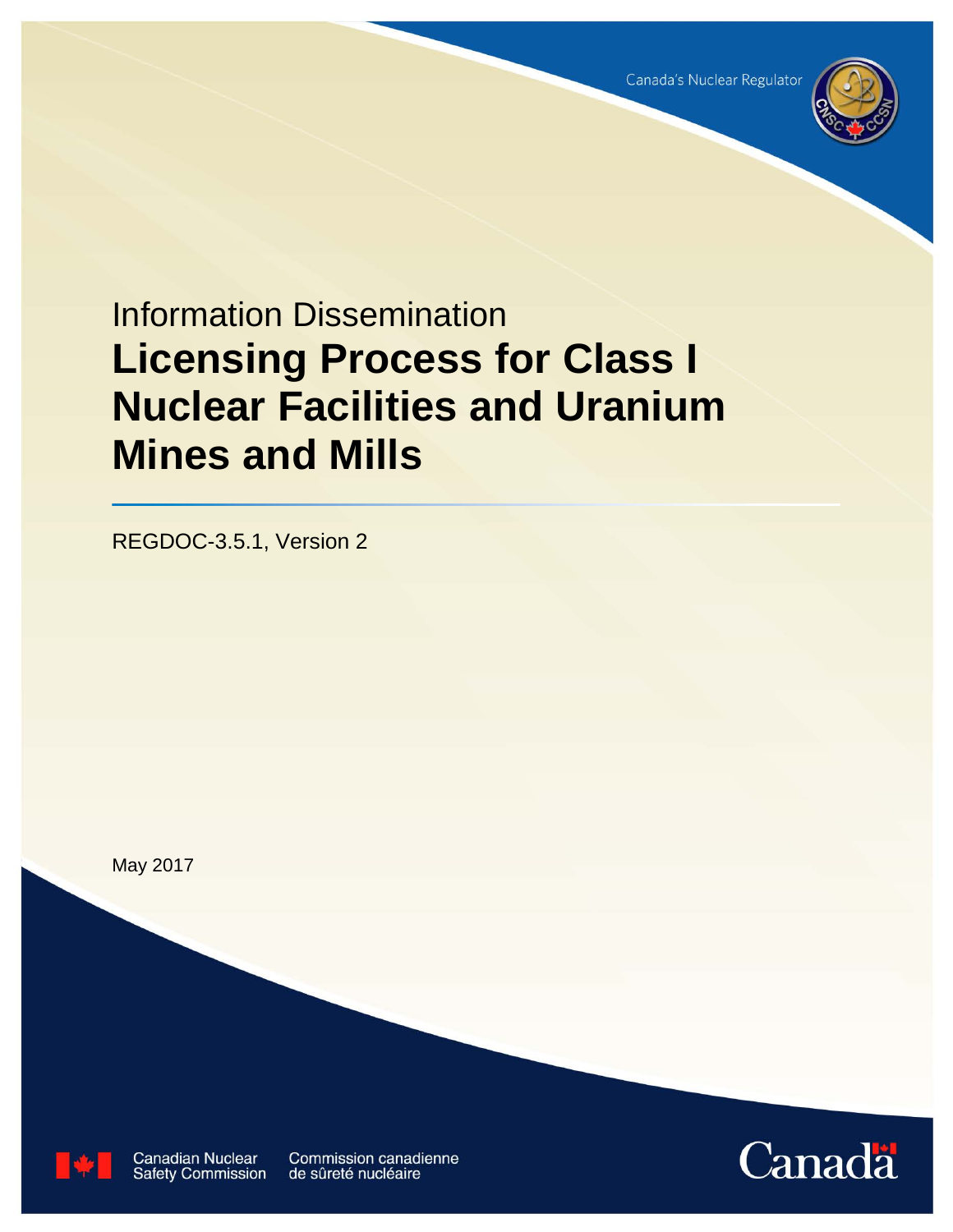# **Licensing Process for Class I Nuclear Facilities and Uranium Mines and Mills**

Regulatory Document REGDOC-3.5.1

© Canadian Nuclear Safety Commission (CNSC) 2017 PWGSC catalogue number CC172-121/2017E-PDF ISBN 978-0-660-07829-8

Extracts from this document may be reproduced for individual use without permission provided the source is fully acknowledged. However, reproduction in whole or in part for purposes of resale or redistribution requires prior written permission from the Canadian Nuclear Safety Commission.

*Également publié en français sous le titre : Processus d'autorisation des installations nucléaires de catégorie I et des mines et usines de concentration d'uranium, version 2*

#### **Document availability**

This document can be viewed on the CNSC at website **nuclearsafety**, gc.ca. To request a copy of the document in English or French, please contact:

Canadian Nuclear Safety Commission 280 Slater Street P.O. Box 1046, Station B Ottawa, Ontario K1P 5S9 CANADA

Tel.: 613-995-5894 or 1-800-668-5284 (in Canada only) Facsimile: 613-995-5086 Email: [cnsc.information.ccsn@canada.ca](mailto:cnsc.information.ccsn@canada.ca) Website: [nuclearsafety.gc.ca](http://www.nuclearsafety.gc.ca/) Facebook: [facebook.com/CanadianNuclearSafetyCommission](http://www.facebook.com/CanadianNuclearSafetyCommission) YouTube: [youtube.com/cnscccsn](http://www.youtube.com/cnscccsn) Twitter: [@CNSC\\_CCSN](https://twitter.com/CNSC_CCSN)

#### **Publishing history**

| April 2015 | Version 1.0 |
|------------|-------------|
| May 2017   | Version 2.0 |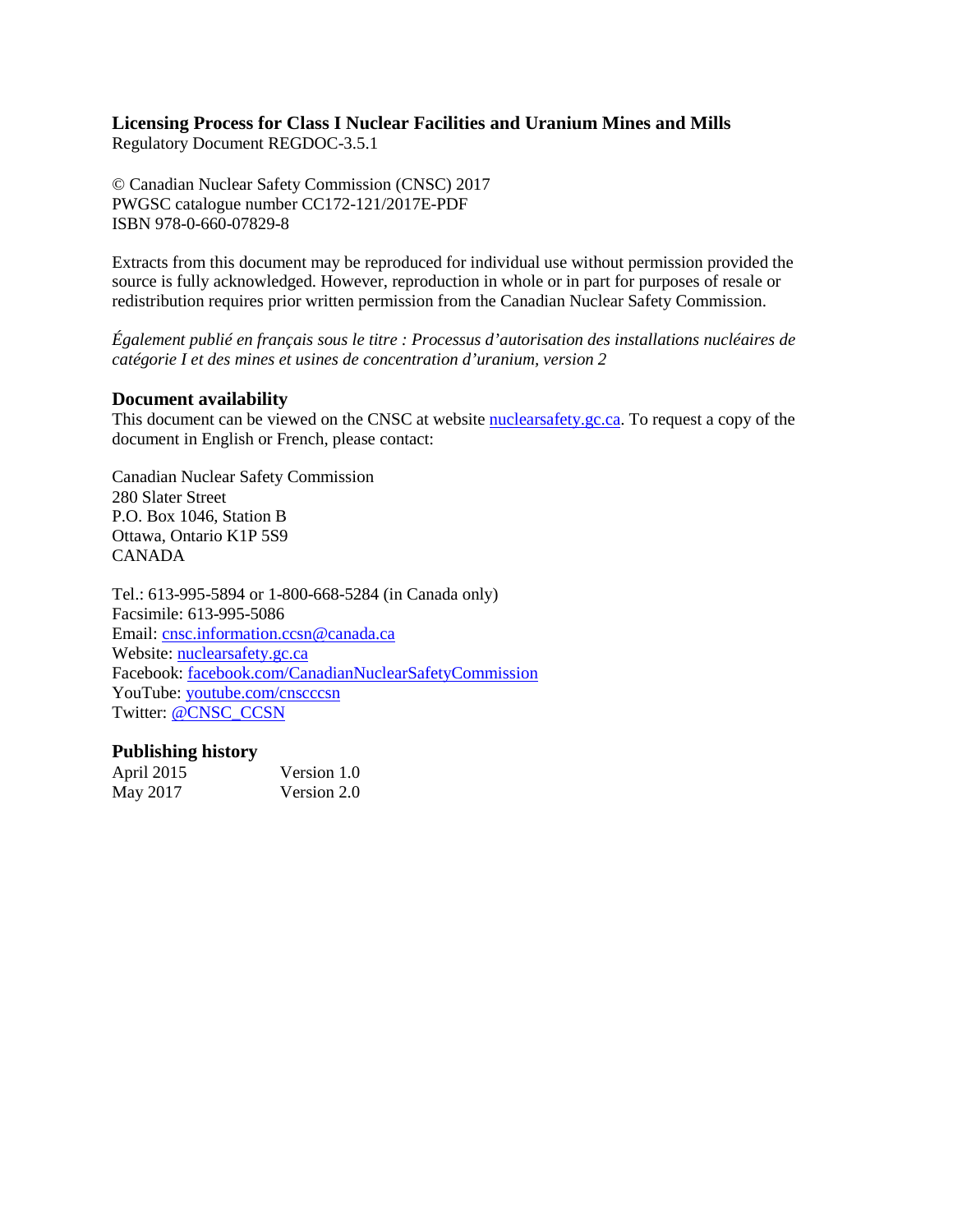# **Preface**

This regulatory document is part of the CNSC's Processes and Practices series of regulatory documents. The full list of regulatory document series is included at the end of this document and can also be found on the [CNSC's website.](http://www.nuclearsafety.gc.ca/eng/acts-and-regulations/regulatory-documents/index.cfm)

The Canadian Nuclear Safety Commission regulates the use of nuclear energy and materials to protect health, safety, security and the environment; to implement Canada's international commitments on the peaceful use of nuclear energy; and to disseminate objective scientific, technical and regulatory information to the public. Before any person or company can prepare a site for, construct, operate, decommission or abandon a nuclear facility; or possess, use, transport or store nuclear substances, it must obtain a licence issued by the CNSC.

This document provides an overview of the licensing process for Class I nuclear facilities and uranium mines and mills in Canada, taking into consideration the requirements of the *Nuclear Safety and Control Act* (NSCA) and associated regulations.

REGDOC 3.5.1 supersedes INFO-0756, *Licensing Process for New Nuclear Power Plants in Canada*  (May 2008) and INFO-0759 Revision 1, *Licensing Process for New Uranium Mines and Mills in Canada* (August 2010).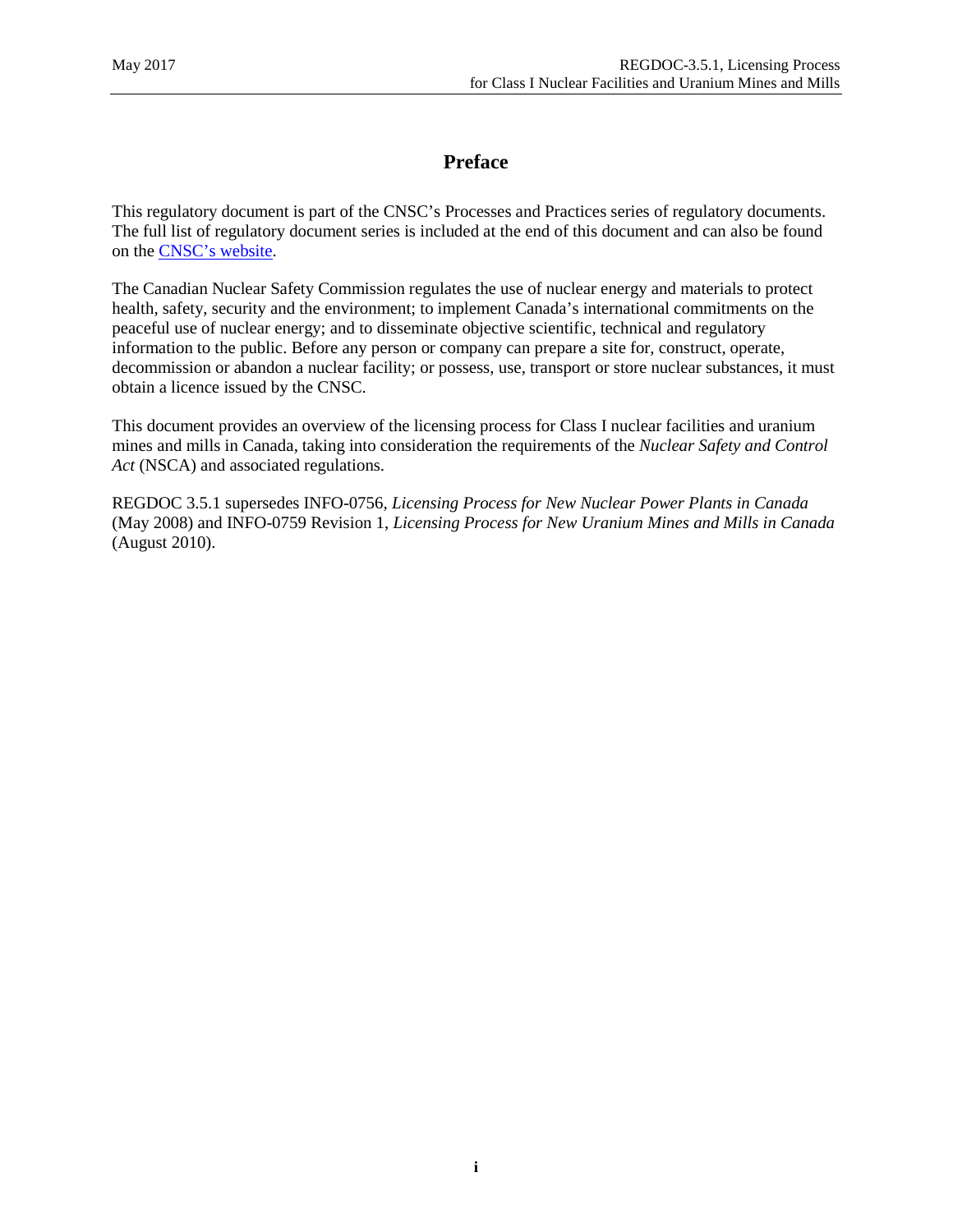# **Table of Contents**

| 1. |     |                                                                                          |  |  |  |  |  |
|----|-----|------------------------------------------------------------------------------------------|--|--|--|--|--|
|    | 1.1 |                                                                                          |  |  |  |  |  |
|    | 1.2 |                                                                                          |  |  |  |  |  |
| 2. |     |                                                                                          |  |  |  |  |  |
|    | 2.1 |                                                                                          |  |  |  |  |  |
| 3. |     |                                                                                          |  |  |  |  |  |
|    | 3.1 | Pre-licensing communication with the CNSC, the public and Aboriginal groups  3           |  |  |  |  |  |
|    | 3.2 |                                                                                          |  |  |  |  |  |
|    | 3.3 |                                                                                          |  |  |  |  |  |
|    | 3.4 |                                                                                          |  |  |  |  |  |
| 4. |     |                                                                                          |  |  |  |  |  |
| 5. |     |                                                                                          |  |  |  |  |  |
| 6. |     |                                                                                          |  |  |  |  |  |
|    | 6.1 |                                                                                          |  |  |  |  |  |
|    | 6.2 |                                                                                          |  |  |  |  |  |
|    | 6.3 |                                                                                          |  |  |  |  |  |
|    | 6.4 |                                                                                          |  |  |  |  |  |
| 7. |     |                                                                                          |  |  |  |  |  |
|    | 7.1 |                                                                                          |  |  |  |  |  |
|    | 7.2 |                                                                                          |  |  |  |  |  |
|    | 7.3 |                                                                                          |  |  |  |  |  |
| 8. |     |                                                                                          |  |  |  |  |  |
|    | 8.1 |                                                                                          |  |  |  |  |  |
|    | 8.2 | Expected regulatory review timelines for subsequent licensing stages  13                 |  |  |  |  |  |
|    |     | Class I nuclear facilities: Timelines for regulatory reviews of applications 13<br>8.2.1 |  |  |  |  |  |
|    |     | Uranium mines and mills: Timelines for regulatory reviews of applications 14<br>8.2.2    |  |  |  |  |  |
|    |     | Appendix A: Process for Obtaining a Licence for Class I Nuclear Facilities and Uranium   |  |  |  |  |  |
|    |     |                                                                                          |  |  |  |  |  |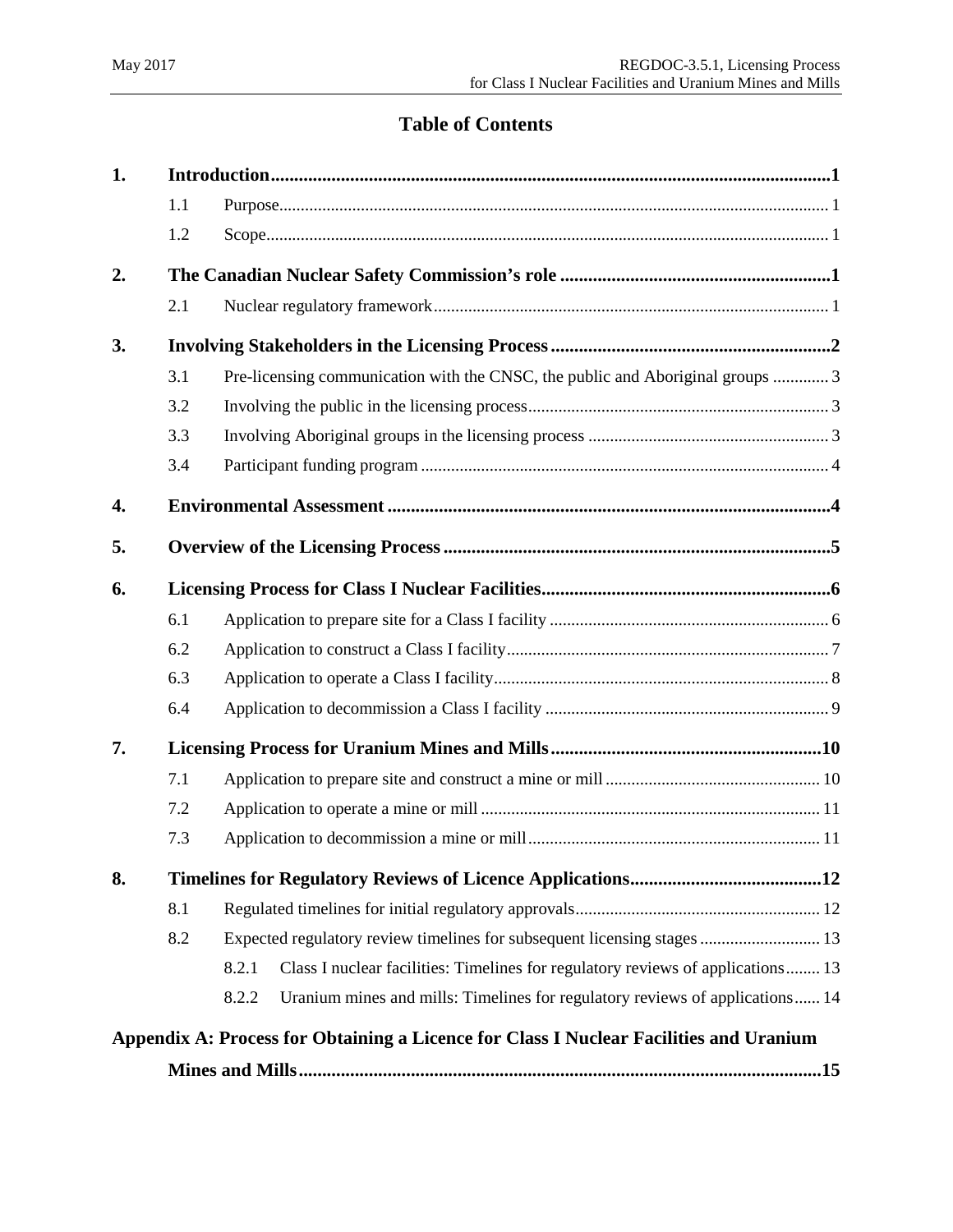|     |     |       | Appendix B: Licensing timelines for Class I Nuclear Facilities and Uranium Mines and                                                                                                                                                                                                                                                        |  |
|-----|-----|-------|---------------------------------------------------------------------------------------------------------------------------------------------------------------------------------------------------------------------------------------------------------------------------------------------------------------------------------------------|--|
|     |     |       | $\text{Mills} \textcolor{red}{}\textbf{} \textcolor{red}{\textbf{} \textbf{} \textbf{} \textbf{} \textbf{} \textbf{} \textbf{} \textbf{} \textbf{} \textbf{} \textbf{} \textbf{} \textbf{} \textbf{} \textbf{} \textbf{} \textbf{} \textbf{} \textbf{} \textbf{} \textbf{} \textbf{} \textbf{} \textbf{} \textbf{} \textbf{} \textbf{}} 17$ |  |
| B.1 |     |       |                                                                                                                                                                                                                                                                                                                                             |  |
|     | B.2 |       |                                                                                                                                                                                                                                                                                                                                             |  |
|     | B.3 |       |                                                                                                                                                                                                                                                                                                                                             |  |
|     |     |       | Appendix C: Regulatory Process for the Transition of a Reactor Facility from Operation to                                                                                                                                                                                                                                                   |  |
|     |     |       |                                                                                                                                                                                                                                                                                                                                             |  |
| C.1 |     |       |                                                                                                                                                                                                                                                                                                                                             |  |
|     | C.2 |       |                                                                                                                                                                                                                                                                                                                                             |  |
|     | C.3 |       |                                                                                                                                                                                                                                                                                                                                             |  |
|     |     | C.3.1 |                                                                                                                                                                                                                                                                                                                                             |  |
|     |     | C.3.2 |                                                                                                                                                                                                                                                                                                                                             |  |
|     |     | C.3.3 |                                                                                                                                                                                                                                                                                                                                             |  |
|     |     | C.3.4 |                                                                                                                                                                                                                                                                                                                                             |  |
|     | C.4 |       |                                                                                                                                                                                                                                                                                                                                             |  |
|     | C.5 |       |                                                                                                                                                                                                                                                                                                                                             |  |
|     |     | C.5.1 |                                                                                                                                                                                                                                                                                                                                             |  |
|     |     | C.5.2 |                                                                                                                                                                                                                                                                                                                                             |  |
|     |     |       |                                                                                                                                                                                                                                                                                                                                             |  |
|     |     |       |                                                                                                                                                                                                                                                                                                                                             |  |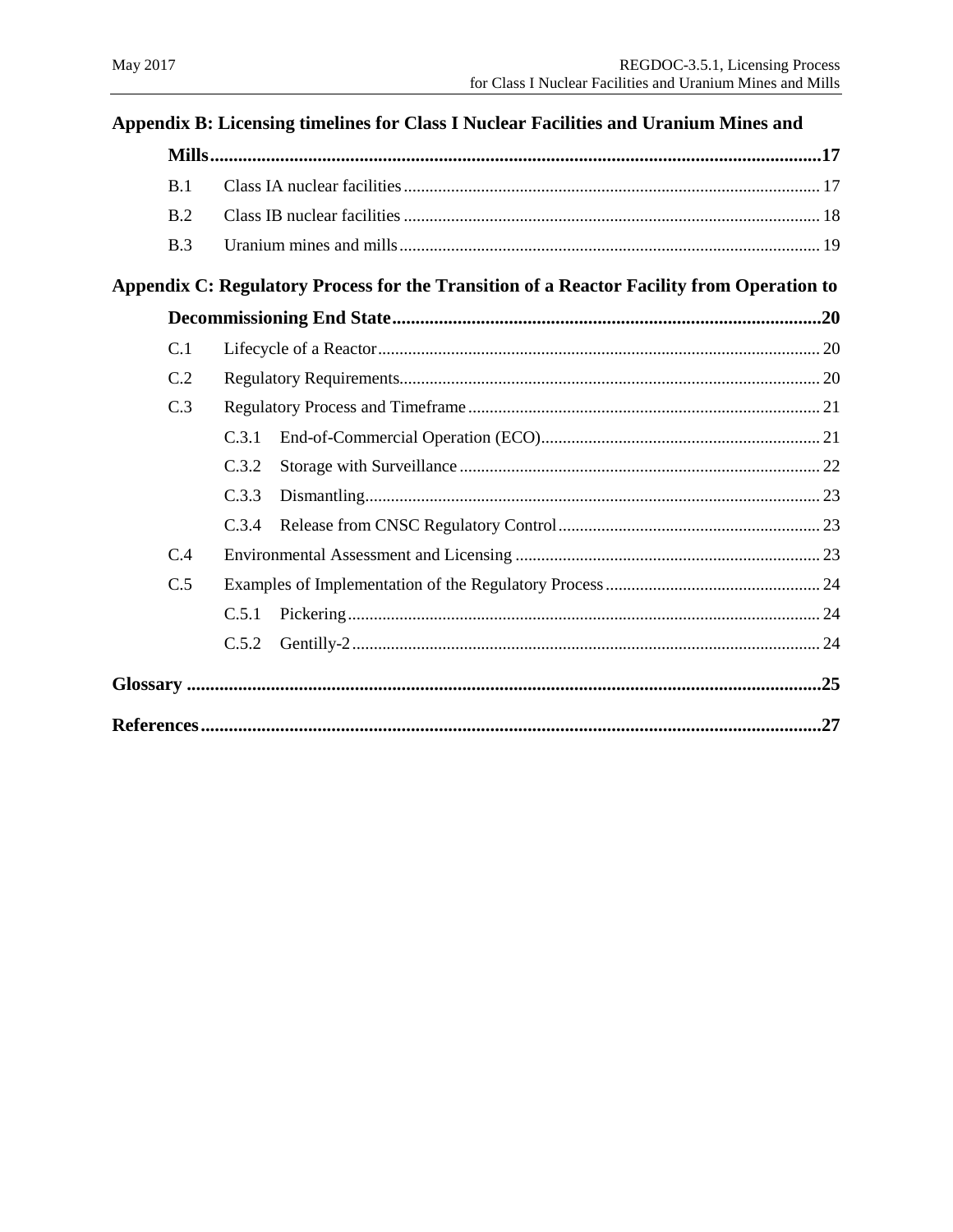# **Licensing Process for Class I Nuclear Facilities and Uranium Mines and Mills**

#### <span id="page-5-1"></span><span id="page-5-0"></span>**1. Introduction**

#### **1.1 Purpose**

This document provides an overview of the licensing process for Class I nuclear facilities and uranium mines and mills in Canada, taking into consideration the requirements of the *Nuclear Safety and Control Act* (NSCA) and associated regulations.

#### <span id="page-5-2"></span>**1.2 Scope**

This document is applicable to Class I nuclear facilities and uranium mines and mills and provides information on the licensing process for all stages of licensing, from initial application to abandonment. This document does not describe the process for other licensing activities such as amendments or renewals.

#### <span id="page-5-3"></span>**2. The Canadian Nuclear Safety Commission's role**

Those wishing to carry out activities related to the site preparation, construction, operation, decommissioning and abandonment of nuclear facilities and uranium mines and mills in Canada must first obtain a licence from the CNSC. These activities are regulated under the *[Nuclear Safety](http://laws-lois.justice.gc.ca/eng/acts/N-28.3/index.html)  [and Control Act](http://laws-lois.justice.gc.ca/eng/acts/N-28.3/index.html)* (NSCA) which establishes the CNSC's authority to set regulatory requirements for all nuclear-related activities in Canada.

The Commission is the CNSC's decision-making body and makes licensing decisions for all major nuclear facilities. As an independent administrative tribunal, it makes its decisions based on public input as well as CNSC staff's recommendations. The Commission makes its decisions transparently, guided by the *[Canadian Nuclear Safety Commission Rules of Procedure](http://laws.justice.gc.ca/eng/regulations/sor-2000-211/page-1.html)*, which define how public hearings and opportunities to be heard are conducted and the *[Canadian](http://laws.justice.gc.ca/eng/regulations/sor-2000-212/page-1.html)  [Nuclear Safety Commission By-laws](http://laws.justice.gc.ca/eng/regulations/sor-2000-212/page-1.html)*, which define the management and conduct of commission meetings.

Staff perform technical assessments of licence application submissions against regulatory requirements, make recommendations to the Commission, and verify compliance with the NSCA, regulations, and any licence conditions imposed by the Commission.

#### <span id="page-5-4"></span>**2.1 Nuclear regulatory framework**

The CNSC's regulatory framework consists of laws passed by Parliament that govern the regulation of Canada's nuclear industry, and regulations, licenses and regulatory documents that the CNSC uses to regulate the industry.

The following regulations made under the NSCA list the information applicants must submit to the CNSC as part of their licence applications:

- *[General Nuclear Safety and Control Regulations](http://laws.justice.gc.ca/eng/regulations/sor-2000-202/page-1.html)*
- *[Radiation Protection Regulations](http://laws.justice.gc.ca/eng/regulations/sor-2000-203/page-1.html)*
- *[Class I Nuclear Facilities Regulations](http://laws.justice.gc.ca/eng/regulations/sor-2000-204/page-1.html)*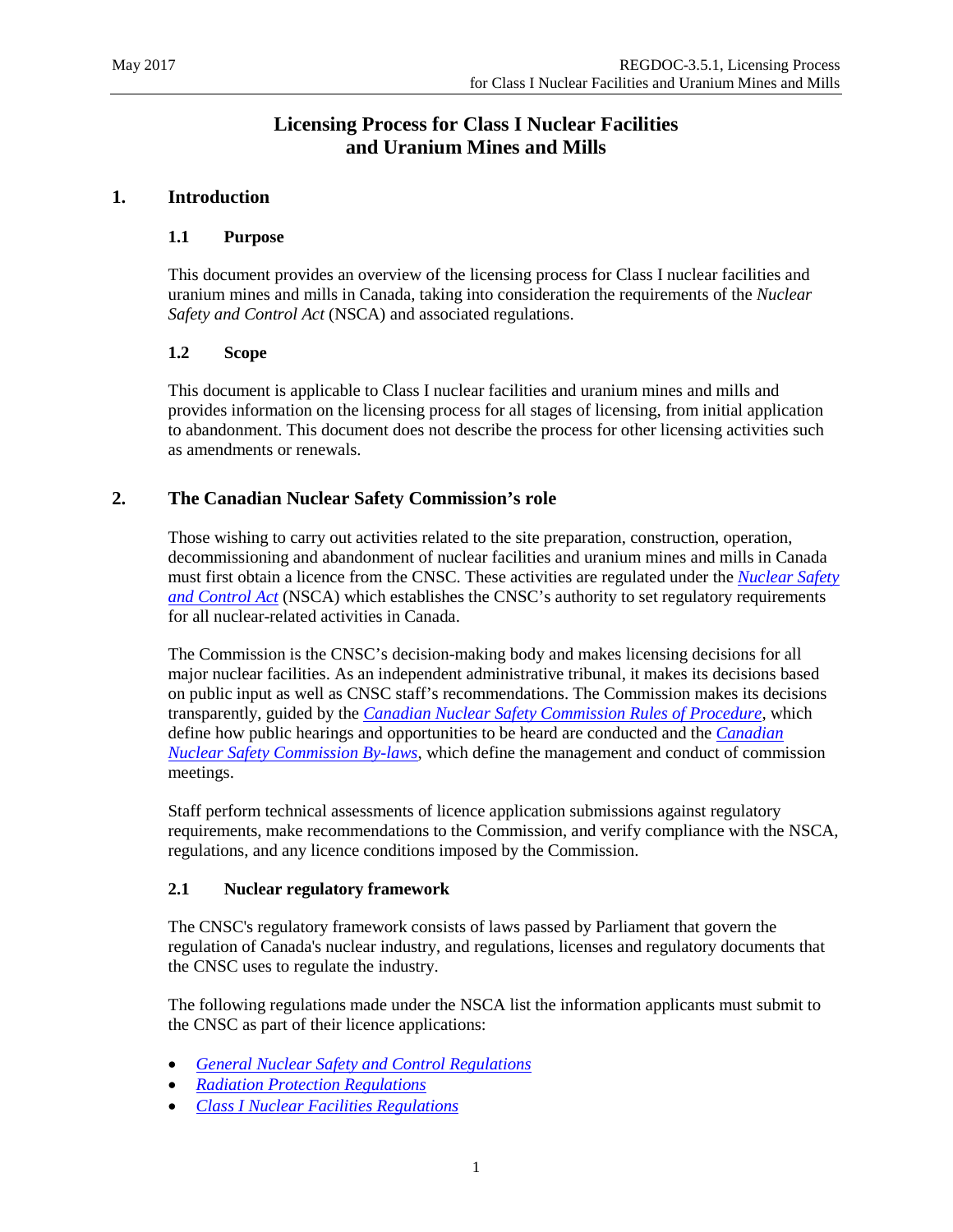- *[Class II Nuclear Facilities and Prescribed Equipment Regulations](http://laws.justice.gc.ca/eng/regulations/sor-2000-205/page-1.html)*
- *[Uranium Mines and Mills Regulations](http://laws.justice.gc.ca/eng/regulations/sor-2000-206/page-1.html)*
- *[Nuclear Substances and Radiation Devices Regulations](http://laws.justice.gc.ca/eng/regulations/sor-2000-207/page-1.html)*
- *[Packaging and Transport of Nuclear Substances Regulations](http://laws-lois.justice.gc.ca/eng/regulations/SOR-2015-145/)*
- *[Nuclear Security Regulations](http://laws.justice.gc.ca/eng/regulations/sor-2000-209/page-1.html)*
- *[Nuclear Non-proliferation Import and Export Control Regulations](http://laws.justice.gc.ca/eng/regulations/sor-2000-210/page-1.html)*

A licence application must be accompanied by payment of the application fee as set by the *[Canadian Nuclear Safety Commission](http://laws.justice.gc.ca/eng/regulations/sor-2003-212/page-1.html) Cost Recovery Fees Regulations*.

Applicants must also be aware of, and comply with, other federal, provincial or territorial, and municipal legislation that may also apply to their projects. Some examples include:

- *[Nuclear Terrorism Act](http://www.parl.gc.ca/HousePublications/Publication.aspx?Language=E&Mode=1&DocId=6246171)*
- *[Canadian Environmental Assessment Act, 2012](http://laws.justice.gc.ca/eng/acts/C-15.2/index.html)* (CEAA 2012)
- *[Canadian Environmental Protection Act](http://laws-lois.justice.gc.ca/eng/acts/C-15.31/page-1.html)*
- *[Fisheries Act](http://laws-lois.justice.gc.ca/eng/acts/F-14/)*
- *[Navigable Waters Protection Act](http://laws-lois.justice.gc.ca/eng/acts/N-22/page-1.html)*
- *[Transportation of Dangerous Goods Act](http://laws-lois.justice.gc.ca/eng/acts/T-19.01/)*
- *[Canada Labour Code](http://laws-lois.justice.gc.ca/eng/acts/L-2/)*
- *[Nuclear Energy Act](http://laws-lois.justice.gc.ca/eng/acts/A-16/)*
- *[Nuclear Fuel Waste Act](http://laws-lois.justice.gc.ca/eng/acts/N-27.7/)*
- *Nuclear Liability [and Compensation](http://laws-lois.justice.gc.ca/eng/acts/N-28.1/page-1.html) Act*
- *[Radiation Emitting Devices Act](http://laws-lois.justice.gc.ca/eng/acts/R-1/index.html)*
- *[Species at Risk Act](http://laws-lois.justice.gc.ca/eng/acts/s-15.3/)*
- *[Migratory Birds Convention Act, 1994](http://laws-lois.justice.gc.ca/eng/acts/m-7.01/)*
- *[Canada Water Act](http://laws-lois.justice.gc.ca/eng/acts/c-11/index.html)*

The CNSC issues regulatory documents that set out requirements and guidance that many applicants may use in preparing their licence applications. Regulatory documents form the basis for the assessment of licence applications. These documents are developed through a transparent consultative process with stakeholders, which include the general public, licensees, other government agencies, and non-governmental organizations.

National standards – particularly the consensus standards produced by the CSA Group – set out the necessary elements for acceptable design and performance at a regulated facility or for a regulated activity. Standards are one of the tools the CNSC uses to evaluate whether licensees are qualified to carry out licensed activities.

The CNSC's regulatory framework is also informed by international standards and best practices, including the guidance provided by the International Atomic Energy Agency's publications. Alignment with international standards and best practices allows the CNSC to build on the most recent advancements in safety in order to enhance Canadian requirements.

#### <span id="page-6-0"></span>**3. Involving Stakeholders in the Licensing Process**

The CNSC operates with a high level of transparency and is committed to engaging stakeholders through a variety of appropriate consultation processes, effective information sharing, participant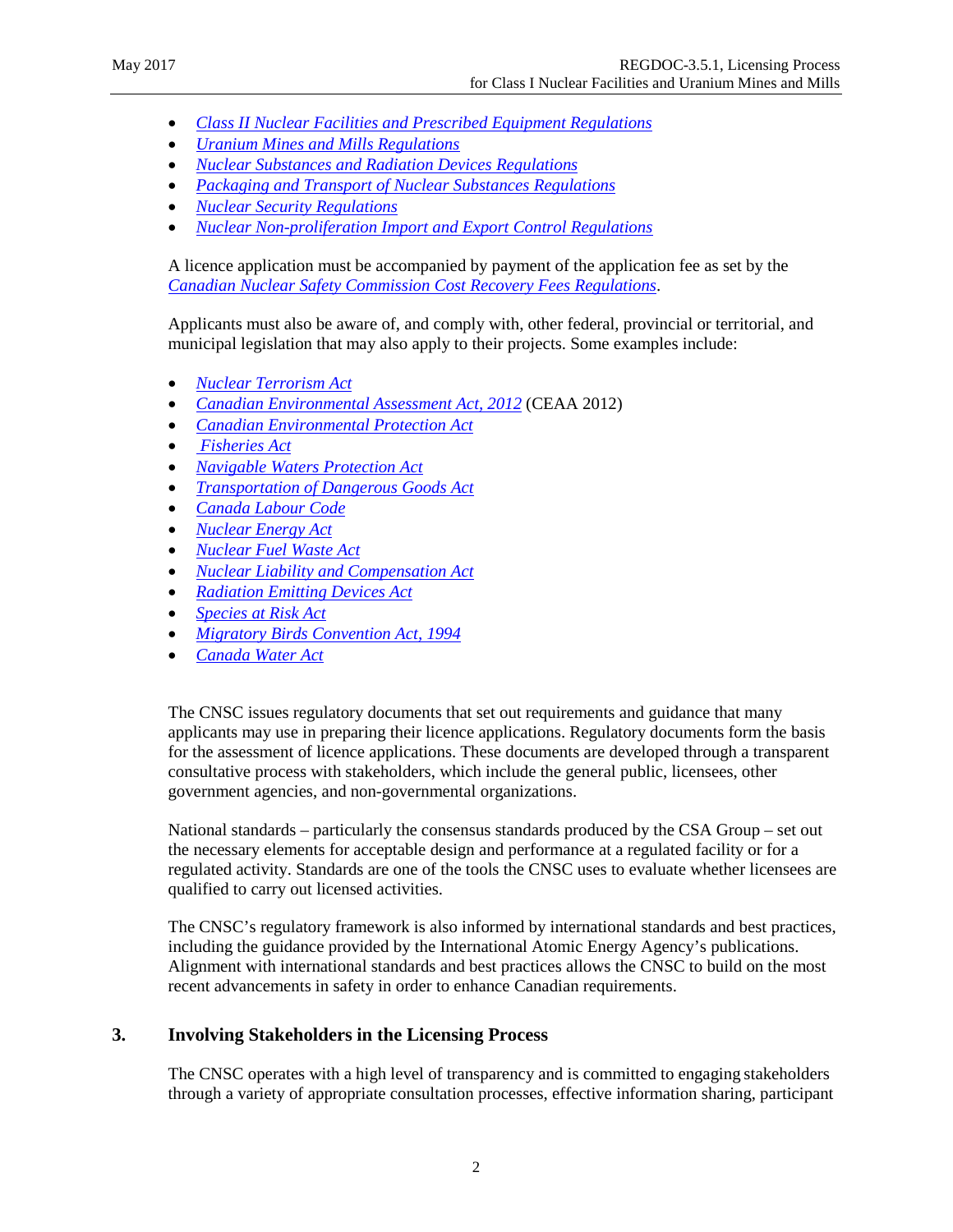funding programs and communications. This commitment includes engaging potential applicants, affected parties, the public and Aboriginal groups in the early stages of nuclear projects and throughout the licensing process.

#### <span id="page-7-0"></span>**3.1 Pre-licensing communication with the CNSC, the public and Aboriginal groups**

It is recommended to contact the CNSC as soon as the applicant has enough information from preliminary activities to determine that a new nuclear project will proceed. Early communication can help the applicant develop a good understanding of:

- regulatory requirements
- environmental assessment process
- licensing process
- information that must be included in a licence application

Early communication enables the CNSC to plan for consultation with various interested parties including Aboriginal groups. Applicants are also encouraged to present the proposed project as early as possible to local communities and Aboriginal groups in order to address any potential interests and concerns. Early engagement in the planning and design stages of a proposed project can benefit all concerned by enhancing relationships, building trust, improving the understanding of the proposed project and its objectives.

#### <span id="page-7-1"></span>**3.2 Involving the public in the licensing process**

Public participation is encouraged in all licensing decisions. The consideration of licence applications for nuclear facilities by the Commission follows the public hearing process, as set out in the *[Canadian Nuclear Safety Commission](http://laws-lois.justice.gc.ca/eng/regulations/sor-2000-211/page-1.html) Rules of Procedure*, which are available on the CNSC's website. One- or two-part public hearings for licensing applications typically take place over a 90-day period.

These proceedings allow affected parties and the public to learn about nuclear facilities and projects and to give an opportunity to be heard before the Commission. Aboriginal people and members of the public can participate in public hearings via written submissions and/or oral presentations. Commission hearings and meetings can also be viewed online as [webcasts,](http://www.nuclearsafety.gc.ca/eng/the-commission/webcasts/index.cfm) and transcripts of public hearings and meetings are also available to the public.

Throughout the lifecycle of a nuclear facility, licensees must provide information to the public and stakeholders on their safety record and their nuclear facilities and related activities. CNSC regulatory document RD/GD-99.3, *[Public Information and Disclosure](http://www.nuclearsafety.gc.ca/eng/acts-and-regulations/regulatory-documents/published/html/rdgd993/index.cfm)*, [1] sets out regulatory requirements for licensees to proactively inform their public and stakeholders of their facilities' activities, as well as events or incidents that may occur. Its objective is to ensure that information related to the health, safety and security of persons and the environment, and other issues associated with the lifecycle of nuclear facilities are effectively communicated to the public.

#### <span id="page-7-2"></span>**3.3 Involving Aboriginal groups in the licensing process**

The CNSC's approach to involving Aboriginal groups includes commitments to uphold the honour of the Crown (federal, provincial and territorial governments), through relationship building and information sharing, as well as to meet the CNSC's legal obligations under section 35 of the *Constitution Act, 1982*. Since 2004, the Supreme Court of Canada has held that the Crown has a duty to consult and accommodate, where appropriate, when it contemplates conduct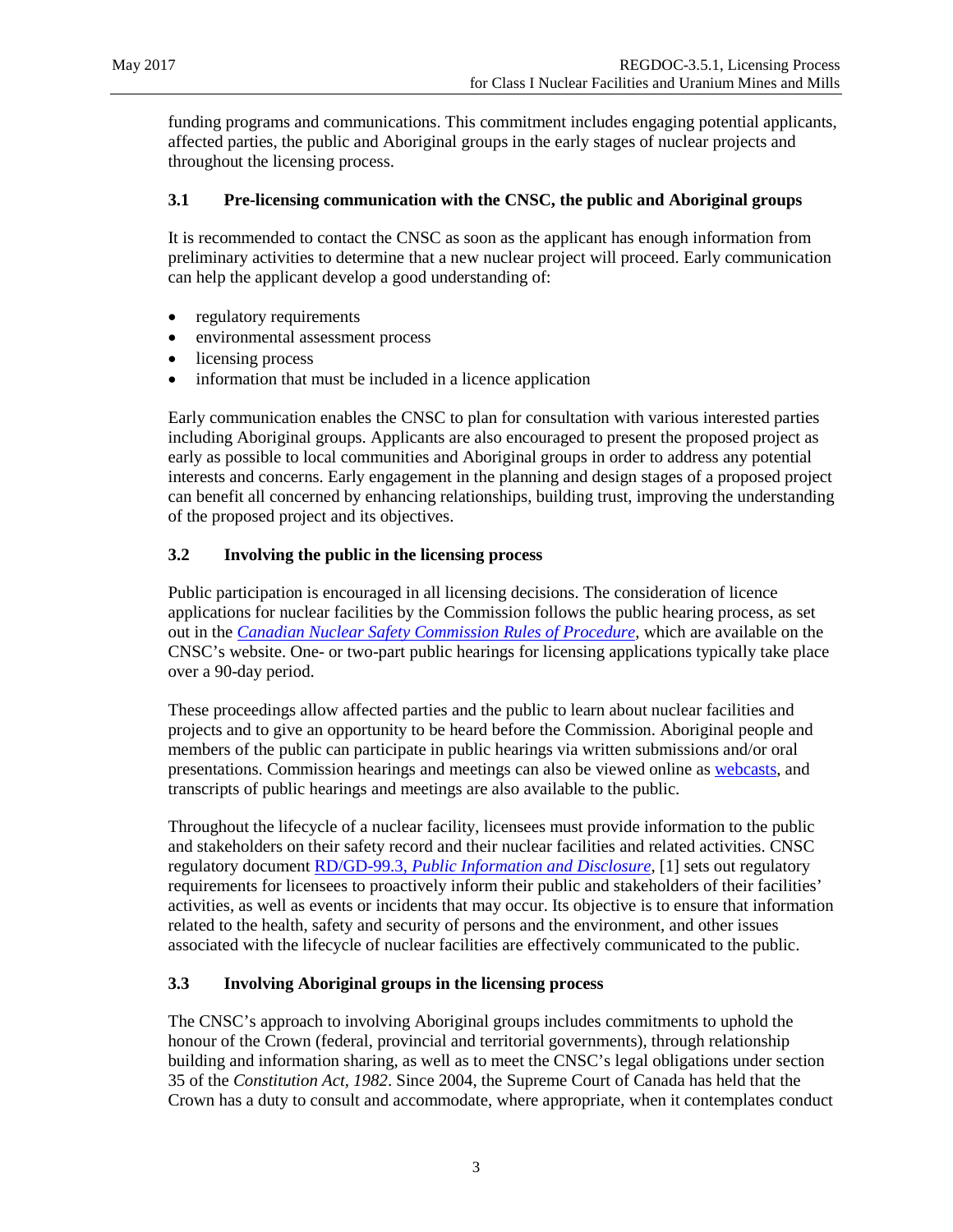that might adversely impact potential or established Aboriginal and/or treaty rights and related interests, including Aboriginal title.

The CNSC respects these commitments by informing Aboriginal groups of proposed projects, consulting with potentially impacted Aboriginal groups and encouraging participation throughout the licensing process. Aboriginal peoples are also encouraged to bring their concerns before the Commission. The CNSC also ensures that all recommendations or decisions pertaining to licensing decisions under the NSCA and environmental assessments under the CEAA 2012 consider Aboriginal groups' potential or established rights pursuant to the *Constitution Act*, *1982*.

When developing and implementing consultation processes, the CNSC considers the guiding principles that have emerged from Canada's case law and best consultation practices as outlined in the document *[Aboriginal Consultation and Accommodation –](http://www.aadnc-aandc.gc.ca/eng/1100100014664/1100100014675) Updated Guidelines for Federal [Officials to Fulfill the Duty to Consult –](http://www.aadnc-aandc.gc.ca/eng/1100100014664/1100100014675) March 2011*. Further details on the CNSC's approach to Aboriginal consultation can be found in *[Codification of Practice: CNSC's Commitment to](http://www.google.ca/url?sa=t&rct=j&q=&esrc=s&source=web&cd=1&cad=rja&uact=8&ved=0ahUKEwjZm9ONlJXUAhUENiYKHSDBB1AQFggmMAA&url=http%3A%2F%2Fnuclearsafety.gc.ca%2Feng%2Fpdfs%2Fduty-to-consult%2FAugust-2011-Codification-of-Current-Practice-CNSC-Commitment-to-Aboriginal-Consultation_e.pdf&usg=AFQjCNHkBcCcd-GqaBMZ83a50kJyYsLQJg)  [Aboriginal Consultation](http://www.google.ca/url?sa=t&rct=j&q=&esrc=s&source=web&cd=1&cad=rja&uact=8&ved=0ahUKEwjZm9ONlJXUAhUENiYKHSDBB1AQFggmMAA&url=http%3A%2F%2Fnuclearsafety.gc.ca%2Feng%2Fpdfs%2Fduty-to-consult%2FAugust-2011-Codification-of-Current-Practice-CNSC-Commitment-to-Aboriginal-Consultation_e.pdf&usg=AFQjCNHkBcCcd-GqaBMZ83a50kJyYsLQJg)* and *[Supplementary Information for Licensees: Aboriginal Consultation.](http://www.google.ca/url?sa=t&rct=j&q=&esrc=s&source=web&cd=1&cad=rja&uact=8&ved=0ahUKEwitltLHlJXUAhWDSSYKHWzIBzwQFggiMAA&url=http%3A%2F%2Fnuclearsafety.gc.ca%2Feng%2Fpdfs%2Fduty-to-consult%2FSupplementary-information-for-licensees_in_e.pdf&usg=AFQjCNFNXDlcotpAej3RtO05zfz2_kTazA)* CNSC regulatory document REGDOC-3.2.2, *Aboriginal Engagement*, is currently under development. See the CNSC's website for more information.

#### <span id="page-8-0"></span>**3.4 Participant funding program**

The CNSC administers a participant funding program to give the public, Aboriginal groups and other stakeholders the opportunity to request funding to participate in matters related to licensing for major nuclear facilities. The CNSC determines whether to offer participant funding as well as the maximum amount available for each offering. The objectives of the participant funding program are:

- to enhance Aboriginal, public and stakeholder participation in the licensing process
- to help stakeholders bring valuable information to the Commission through informed and topic-specific interventions related to aspects of licensing

More information about th[e participant funding program](http://www.nuclearsafety.gc.ca/eng/the-commission/participant-funding-program/index.cfm) is available on the CNSC's website.

#### <span id="page-8-1"></span>**4. Environmental Assessment**

Protecting the environment is part of the CNSC's mandate. The CNSC requires the environmental effects of all licensed activities to be evaluated and considered when licensing decisions are made. An environmental assessment (EA) is a review of information used to support the Commission's determination on whether the licensee will make adequate provisions for the protection of the environment and the health and safety of persons while carrying out a licensed activity. An EA is carried out at the beginning of a project and considers the entire lifecycle of a project.

An EA includes information prepared by CNSC staff and comments received from Aboriginal groups and the public. After reviewing the EA, the Commission determines whether a proposed project is not likely to result in significant adverse environmental effects, taking into consideration the implementation of mitigation measures. Licensing, compliance and verification activities ensure that the licensee has implemented the mitigation and follow-up measures.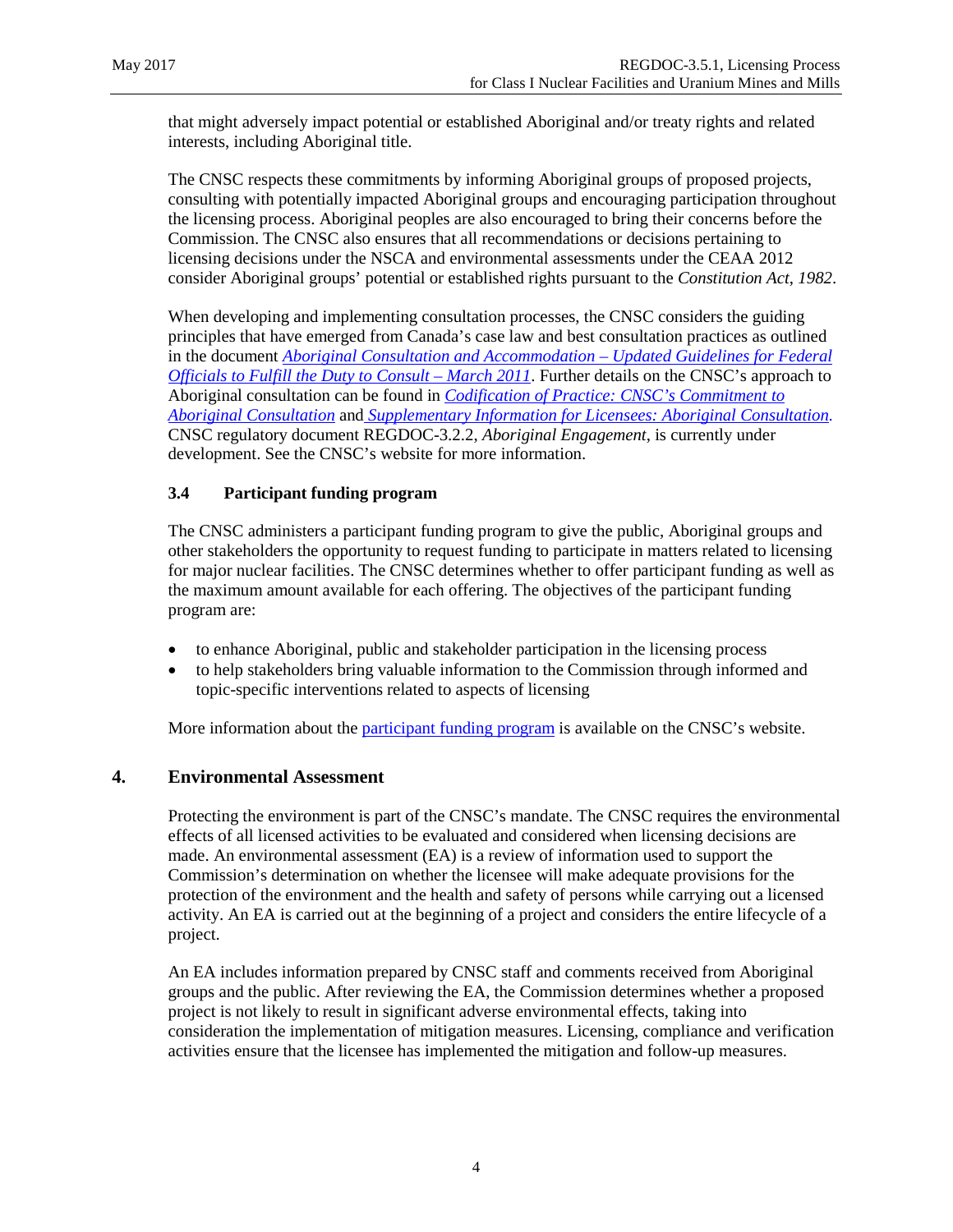The proposed project may also require an EA by another provincial or territorial jurisdiction. To the extent possible, these processes are harmonized to reduce duplication and provide regulatory efficiency.

CNSC regulatory document REGDOC-2.9.1, *Environmental Protection: Environmental Assessments*, is currently under development. See the CNSC's website for more information.

#### <span id="page-9-0"></span>**5. Overview of the Licensing Process**

The CNSC initiates the licensing process once it receives an application from an applicant. The *[Canadian Nuclear Safety Commission Rules of Procedure](http://laws-lois.justice.gc.ca/eng/regulations/sor-2000-211/page-1.html)* require the application to be filed with the Commission Secretary, along with the prescribed fee, as set out in the *[Canadian Nuclear](http://laws-lois.justice.gc.ca/eng/regulations/sor-2003-212/page-1.html)  Safety Commission [Cost Recovery Fees Regulations](http://laws-lois.justice.gc.ca/eng/regulations/sor-2003-212/page-1.html)*.

For major resource projects such new uranium mines or a reactor facilities, Natural Resources Canada's Major Projects Management Office (MPMO) coordinates the work of all the federal departments and agencies that have a role in the regulatory review of the project. The MPMO has published the *Guide to Preparing a Project Description for a Major Resource Project* to assist applicants, and more information is available on the [MPMO website.](http://mpmo.gc.ca/)

The licence application contains, at a minimum, the identity of the applicant, a project description and a proposed schedule for completing the licensing process. Applicants are also encouraged to submit a schedule of submissions of all required information.

Section 3 of the *[General Nuclear Safety and Control Regulations](http://laws.justice.gc.ca/eng/regulations/sor-2000-202/page-1.html)* identifies information that must be included in all licence applications. Some examples are:

- management structure
- radiation protection
- security
- waste management

Application requirements for specific licence types are listed in the *[Class I Nuclear Facilities](http://laws-lois.justice.gc.ca/eng/regulations/SOR-2000-204/FullText.html)  [Regulations](http://laws-lois.justice.gc.ca/eng/regulations/SOR-2000-204/FullText.html)* and *[Uranium Mines and Mills Regulations](http://laws-lois.justice.gc.ca/eng/regulations/sor-2000-206/page-1.html)*. For more information, see sections 6 and 7 of this document.

CNSC staff conduct technical assessments of the information submitted by an applicant to determine if it meets the regulatory requirements of the NSCA and regulations, CNSC requirements and expectations, international and domestic standards, and applicable international obligations. The CNSC's assessment includes input from other federal and provincial government departments, including those responsible for regulating health and safety, environmental protection, emergency preparedness, and the transportation of dangerous goods.

Once the assessment of an applicant's information is complete, CNSC staff will make recommendations on the licence application to the Commission. A licensing hearing is held to take into account the views, concerns and opinions of interested parties and intervenors. These hearings are open to the public and webcast live. The Commission considers the entirety of an application and all information received in the course of the matter before making a decision. Each decision to license is based on information that demonstrates that the activity or the operation of a given facility can be carried out safely and that the environment is protected.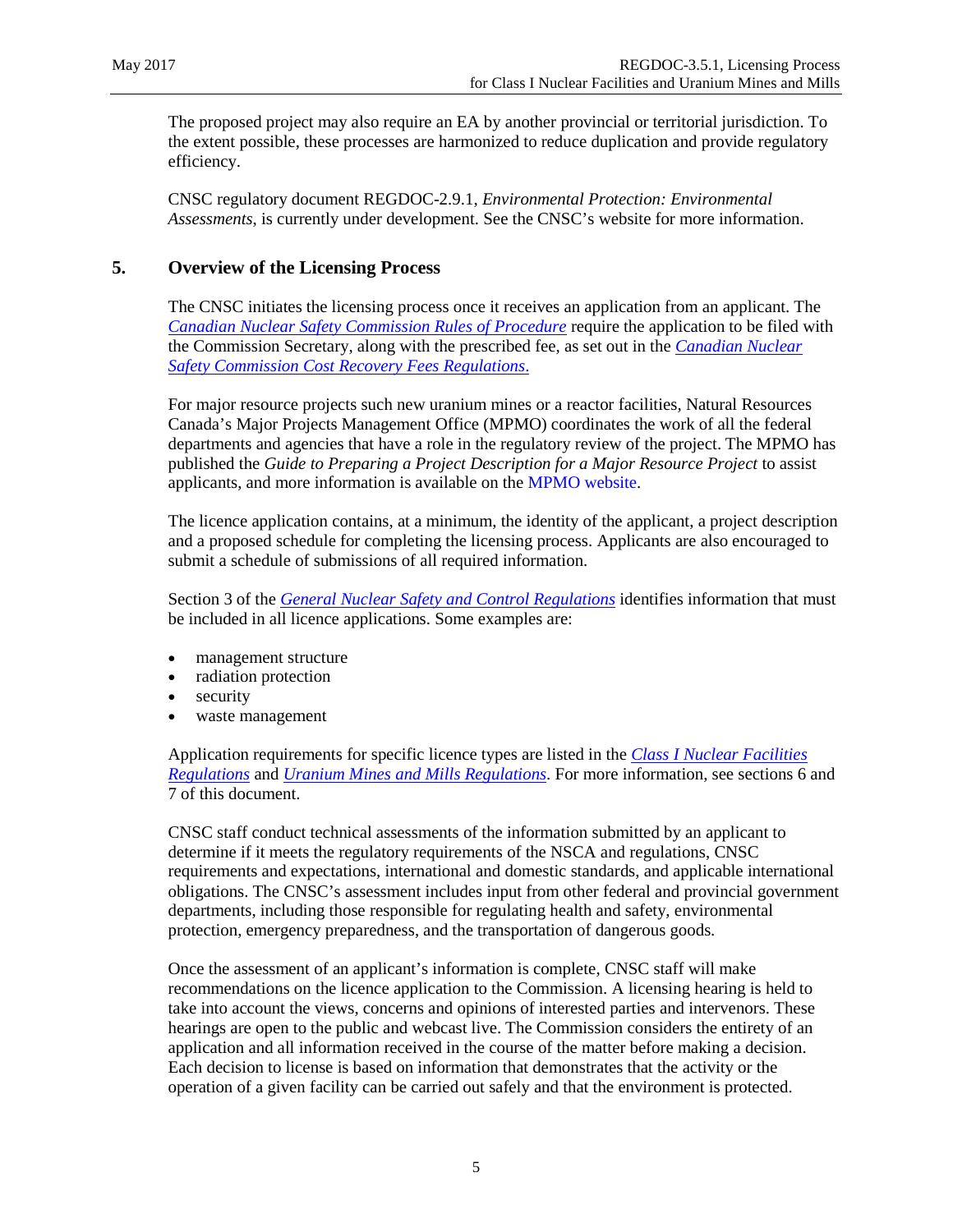Following the hearing, the Commission members will deliberate and issue a decision, including reasons for the decision. Typically, the decision and reasons for the decision are published within six weeks after the close of the hearing. See Appendix A for the licensing process map for Class I nuclear facilities and uranium mines and mills.

The timelines for regulatory reviews of licence applications are provided in section 8 of this document. The following may influence the duration of the licensing process:

- the EA process, depending on the jurisdictions involved and the amount of time required by the applicant to prepare the necessary documentation
- whether the information provided with the application is comprehensive and complete so the review of the application can be carried out in an efficient and timely manner
- the time required for the applicant to complete its activities at each licensing stage (prepare the site, construct and commission the nuclear facility and train and certify facility personnel)
- outstanding safety issues at each licensing stage, which will require resolution before CNSC staff can prepare their recommendations to the Commission for the next stage

Once a licence is issued, the CNSC carries out compliance activities to verify that the licensee is complying with the NSCA, associated regulations and its licence.

#### <span id="page-10-0"></span>**6. Licensing Process for Class I Nuclear Facilities**

Class I nuclear facilities include nuclear reactors, including nuclear power plants and research reactors, high-energy accelerator facilities, as well as facilities that handle, process or store large quantities of nuclear substances. The CNSC's licensing process for Class I nuclear facilities follows the stages laid out in the *[Class I Nuclear Facilities Regulations](http://laws-lois.justice.gc.ca/eng/regulations/SOR-2000-204/FullText.html)*, proceeding progressively through each stage of their lifecycle. The regulations list the required information to support an application to conduct the following activities:

- prepare site
- construct
- operate
- decommission
- abandon

If the necessary applications are filed with the required information, the Commission may, at its discretion, issue a licence that includes multiple classes of licences (e.g., a licence to prepare site and construct, or a licence to construct and operate). A single licence may also be issued for multiple facilities, each at a different stage in their lifecycle.

See Appendix C[, Regulatory Process for the Transition of a Reactor Facility from Operation to](#page-24-0)  [Decommissioning End State,](#page-24-0) for additional guidance on the regulatory lifecycle of a reactor facility.

#### <span id="page-10-1"></span>**6.1 Application to prepare site for a Class I facility**

The objective of the site preparation stage is to assess whether the site is suitable for the construction and operation of a nuclear facility. An application for a licence to prepare site (LTPS) does not require detailed design information or specifications of a facility design but must provide enough information to demonstrate that releases of radioactive and hazardous substances are within limits claimed in the EA, and meet all applicable regulatory requirements.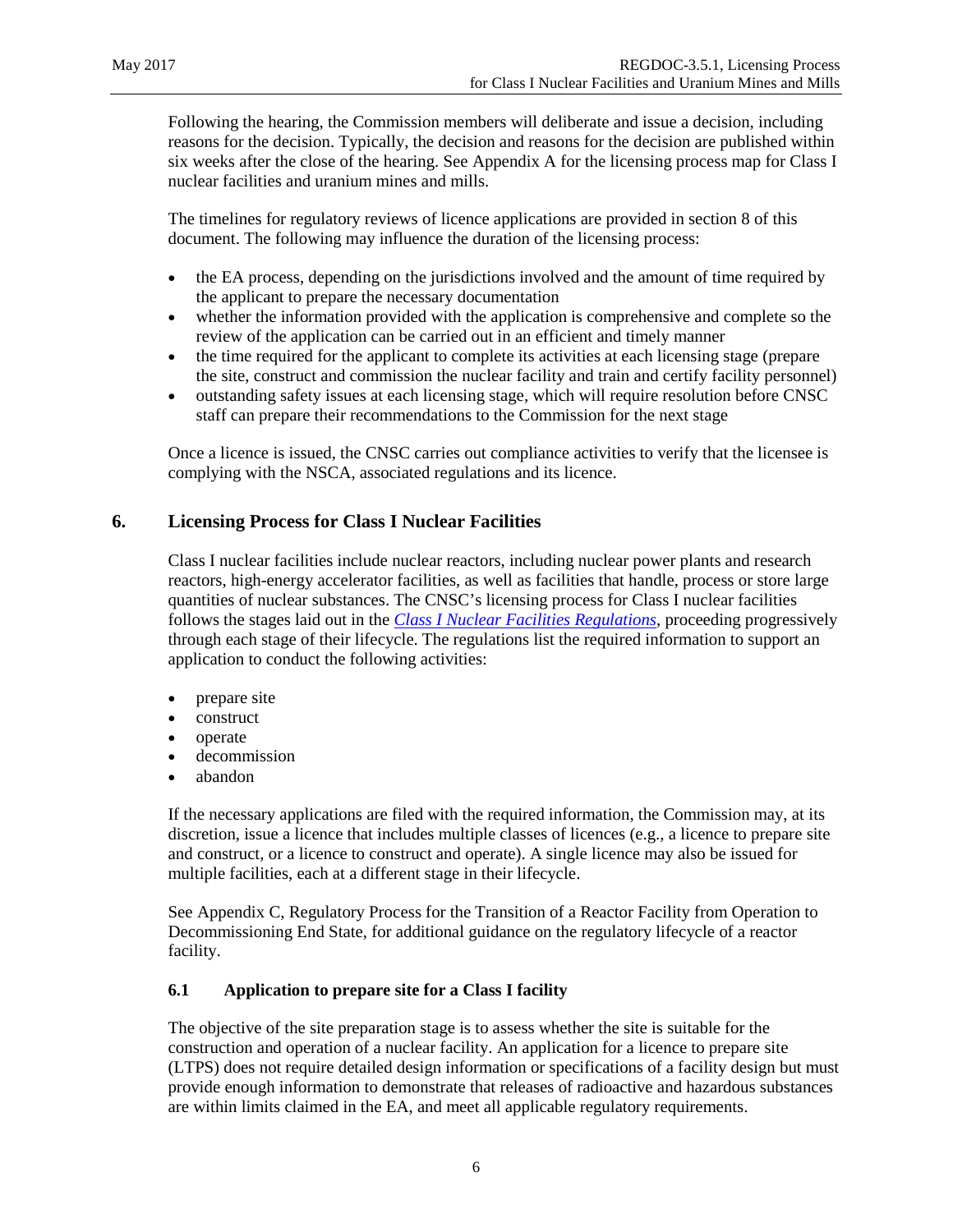The specific information required for an application for a LTPS for a Class I nuclear facility is listed in sections 3 and 4 of the *Class I Nuclear Facilities Regulations*. Examples of information submitted in support of an application to prepare a site are:

- the characteristics of the site and its environment, which could influence the transfer (to persons and the environment) of radioactive and hazardous material that may be released
- the potential effects of external events (such as seismic events, tornadoes and floods) and human activity on the site
- the population density, population distribution and other characteristics of the region, insofar as they may affect the implementation of emergency measures and the evaluation of the risks to individuals, the surrounding population and the environment
- public information program to keep the public and Aboriginal groups informed of the anticipated effects of the facility's site preparation activities on their health and safety and on the environment
- preliminary decommissioning plan
- proposed financial guarantee for the activities to be licensed under the licence to prepare site
- the proposed protective zone for the purposes of land use planning by the surrounding municipalities (reactor facilities)

The review of the application focuses on determining whether the site characteristics that have an impact on health, safety, security and the environment have been identified, and that these characteristics have been taken into consideration and will also be considered in the design, operation and decommissioning of the proposed facility. The technical information arising from the consideration of external events, site-specific characteristics and supporting assessments is used as input into the design of the facility for the chosen site, which is submitted in the construction licence application.

Before issuing an LTPS the Commission must be satisfied that the site preparation activities will be carried out in a manner that will satisfy all health, safety, security and environmental protection requirements.

The CNSC is developing requirements and guidance for this stage of licensing. See the website for more information.

#### <span id="page-11-0"></span>**6.2 Application to construct a Class I facility**

A licence to construct enables a licensee to construct, commission and operate some components of the facility (e.g., security systems). Some commissioning activities may be allowed in order to demonstrate the facility has been constructed in accordance with the approved design and that the structures, systems and components (SSCs) important to safety are functioning as intended.

An application for a licence to construct contains more detailed information about the design of the facility and the supporting safety case. The applicant must demonstrate that the proposed design of the facility conforms to regulatory requirements and will provide for the safe operation on the designated site over the proposed life of the facility.

The applicant is expected to address all follow-up activities identified during the EA, including those relevant to the design, construction and commissioning stages and verify that any outstanding issues from the site preparation stage have been resolved.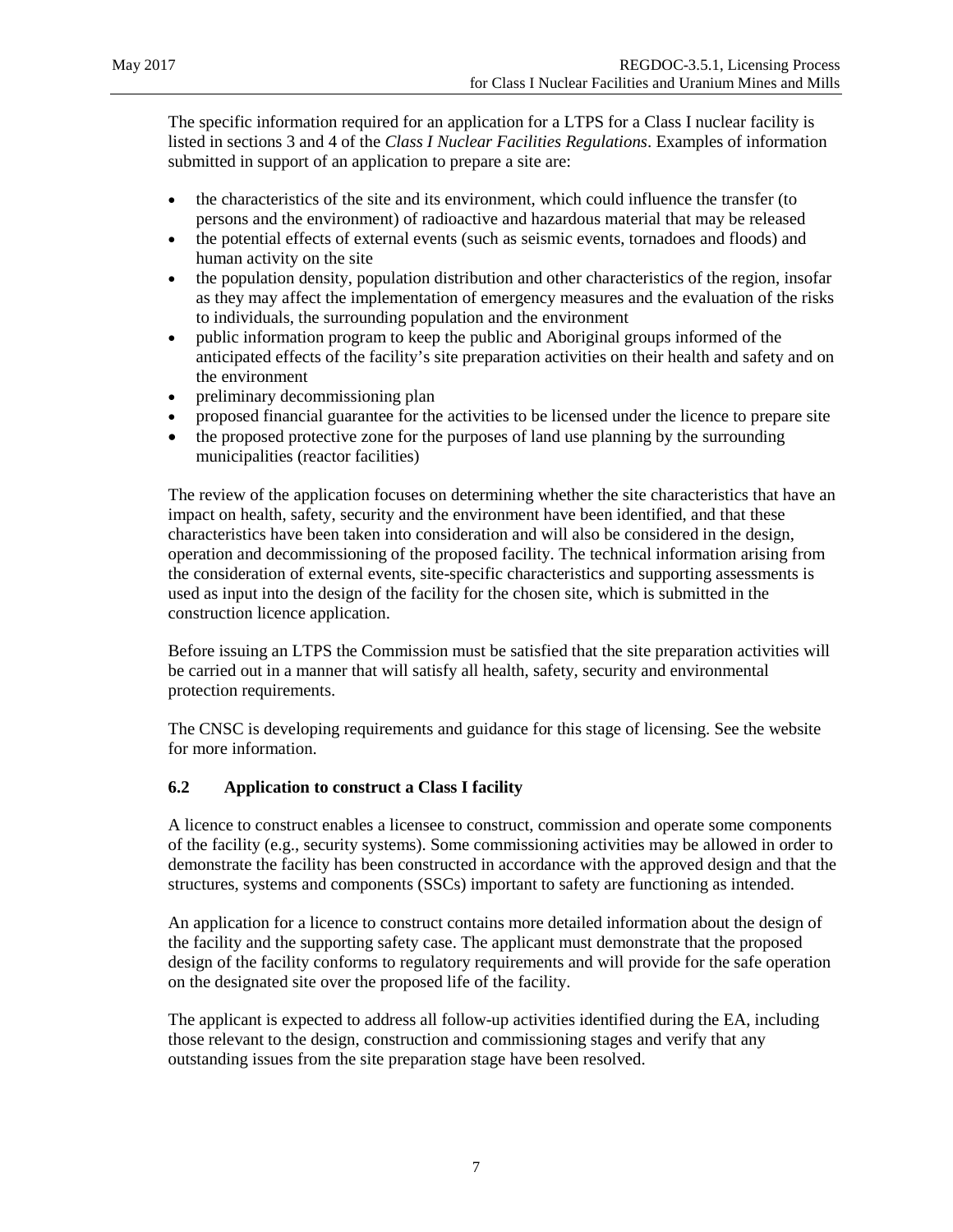The specific information required for an application for a licence to construct a Class I nuclear facility is listed in sections 3 and 5 of the *Class I Nuclear Facilities Regulations*. Examples of information submitted in support of an application to construct are:

- a description of the proposed design of the facility, taking into consideration the physical and environmental characteristics of the site
- environmental baseline data about the site and surrounding area
- a preliminary safety analysis report, showing the adequacy of the design
- description of measures to mitigate the effects on the environment and health and safety of persons that may arise from the construction, operation or decommissioning of the facility
- information on the potential releases of nuclear substances and hazardous materials, and proposed measures to control them
- programs and schedules for recruiting and training for workers who conduct licensed activities
- public information and disclosure program to keep the public and target audiences informed of the anticipated effects of the facility's construction activities on their health and safety and on the environment
- updated preliminary decommissioning plan
- proposed financial guarantee for the activities to be licensed under the licence to construct

The review of the application focuses on determining whether the proposed design, the safety analysis and other required information meet regulatory requirements. The evaluation involves rigorous engineering and scientific analysis, taking into consideration national and international standards and best practices in nuclear facility design and operation. The CNSC also verifies that any outstanding issues from the site preparation stage have been resolved. The protective zone set at the time of the LTPS is also confirmed during review of the licence to construct.

For the latter part of construction, regulatory attention focuses on the commissioning program and associated activities, to demonstrate to the extent practicable that all the SSCs have been built and function as intended.

See CNSC regulatory document RD/GD-369, *Licence Application Guide: Licence to Construct a Nuclear Power Plant* [2] for guidance on the information to be submitted for a licence to construct. The CNSC is developing other requirements and guidance for this stage of licensing. See the website for more information.

#### <span id="page-12-0"></span>**6.3 Application to operate a Class I facility**

A licence to operate will enable a licensee to complete final commissioning activities and to operate the facility. Commissioning activities provide assurance that the facility has been properly designed and constructed and it is ready for safe operation.

The specific information required for an application for a licence to operate a Class I nuclear facility is in sections 3 and 6 of the *Class I Nuclear Facilities Regulations*. Examples of information submitted in support of an application to operate are:

- a description of the structures, systems and equipment of the facility, including their design and operating conditions
- the final safety analysis report
- the proposed measures, policies, methods and procedures for:
	- o commissioning systems and equipment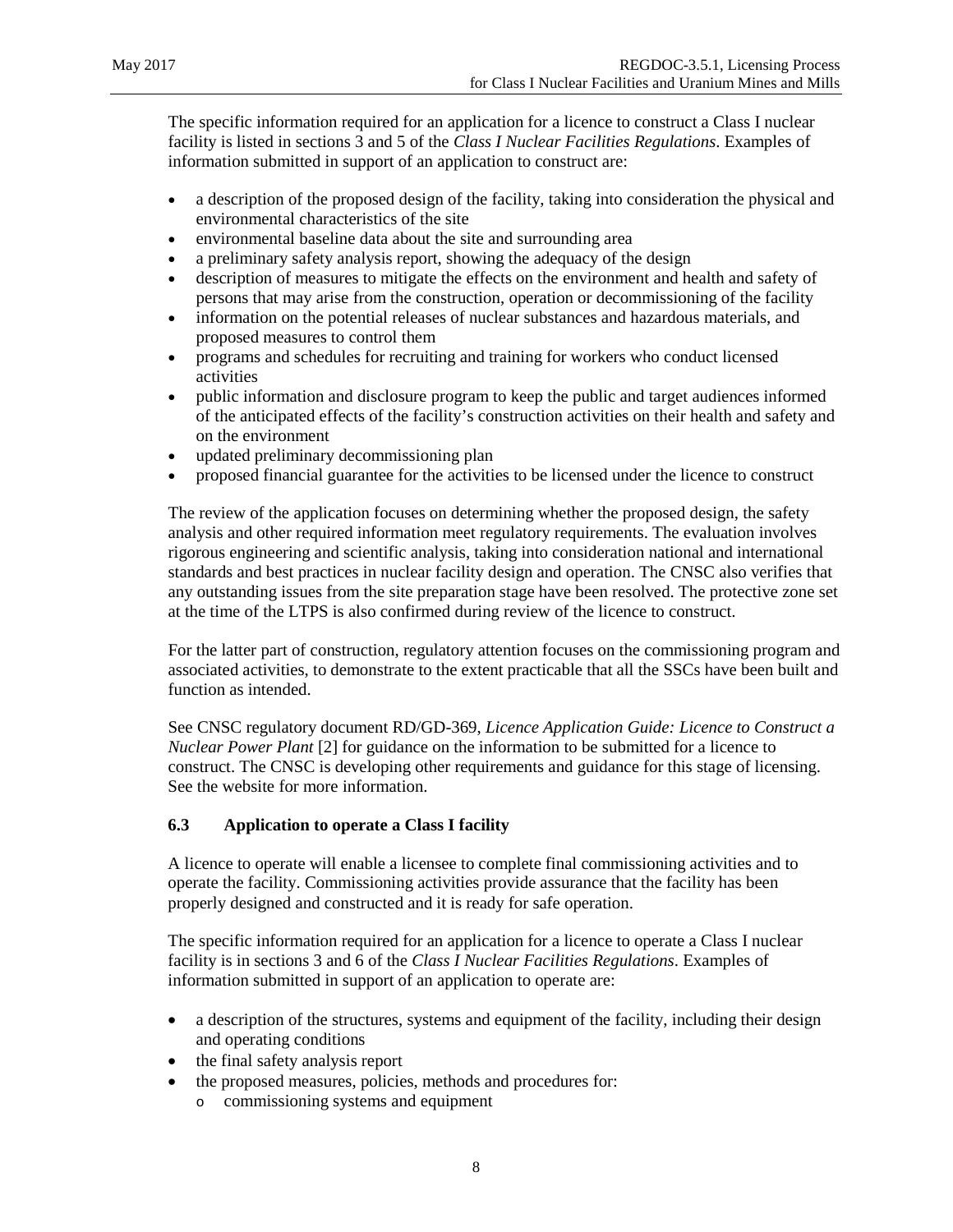- o operating and maintaining the nuclear facility
- o handling nuclear substances and hazardous materials
- o controlling the release of nuclear substances and hazardous materials into the environment
- o preventing and mitigating the effects on the environment and health and safety that result from the operation and subsequent decommissioning of the facility
- o assisting offsite authorities in emergency preparedness activities, including assistance to deal with an accidental offsite release
- o developing and maintaining nuclear security
- public information and disclosure program to keep the public and target audiences informed of the anticipated effects of the facility's operation on their health and safety and on the environment
- updated preliminary decommissioning plan
- proposed financial guarantee for the activities to be licensed under the licence to operate

The first licence to operate the facility is typically issued with conditions (hold points). All the relevant commissioning tests must be satisfactorily completed before the hold points can be removed.

The CNSC is developing requirements and guidance for this stage of licensing. See the website for more information.

#### <span id="page-13-0"></span>**6.4 Application to decommission a Class I facility**

At the end of the useful life of a facility, the licensee may decide to apply for a licence to decommission. Throughout the life cycle of the facility the preliminary decommissioning plan has been reviewed and updated.

The specific information to be provided in support of an application for a licence to decommission a Class I nuclear facility is in sections 3 and 7 of the *Class I Nuclear Facilities Regulations*. Examples of information submitted in support of an application to decommission are:

- major components and systems within the facility which must be considered during decommissioning planning
- expected levels of radiation and contamination within the facility, following the end of operation
- assessment of structures, to ensure that they are capable of being maintained for the proposed period of storage and monitoring
- a public information and disclosure program to inform the public and target audiences of the anticipated effects of the decommissioning activities on the health and safety of the public and on the environment
- disposal plans for nuclear materials and radiation devices (prescribed nuclear materials)
- quantities, or volumes, of wastes of all types (radioactive and hazardous) expected during the decommissioning activities

The licensee's responsibility can be terminated once long**-**term monitoring has confirmed the successful completion of decommissioning. The Commission may issue a licence to abandon or an exemption from licensing, which will end the licensee's responsibility for the site and then transfer responsibility for regulatory oversight or institutional control from the CNSC to the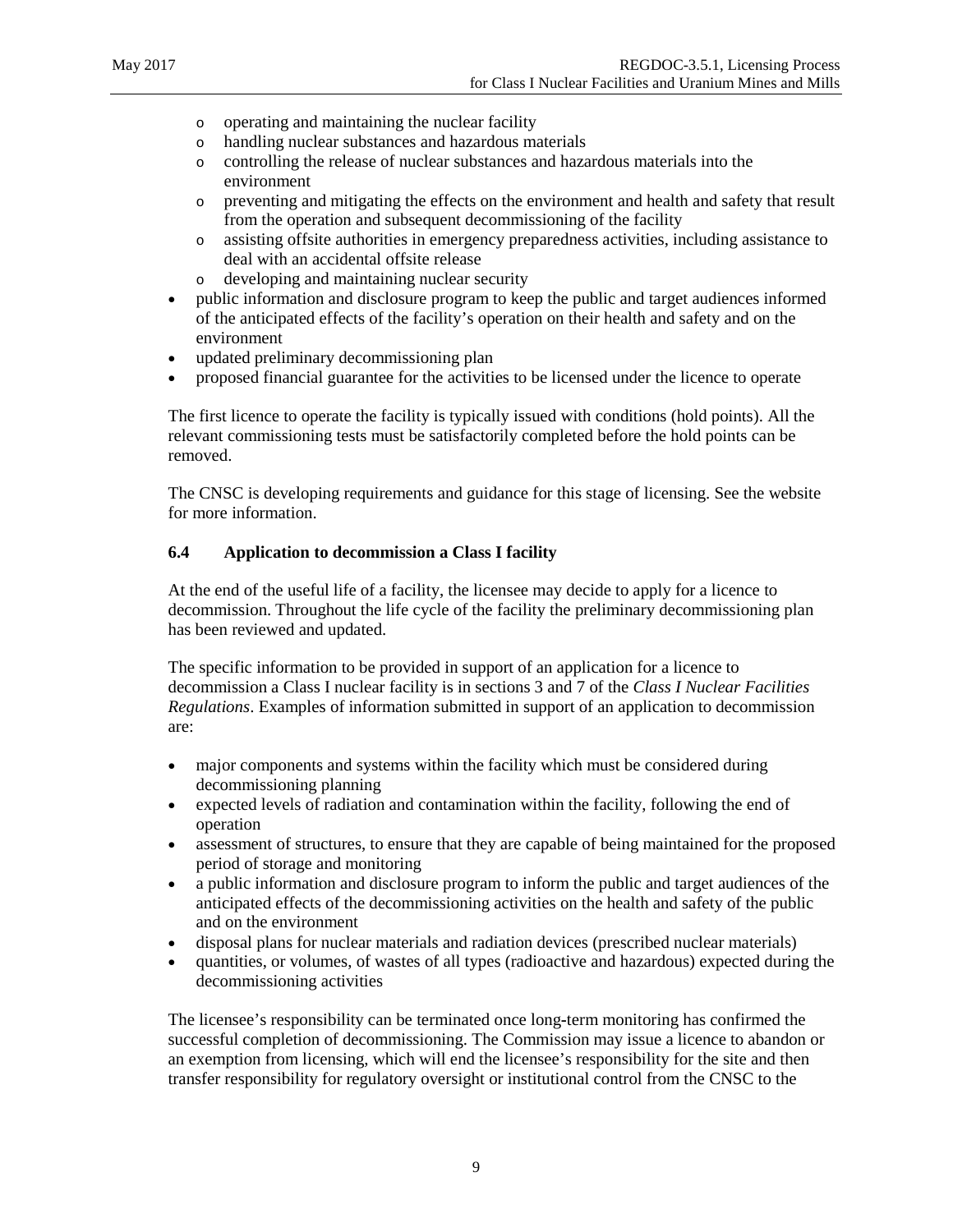province or territory, if applicable. Information required to support the transfer agreement includes:

- results of decommissioning work
- results of environmental monitoring programs
- description of requirement for long-term institutional controls
- a program to inform the public of the effects of the transfer of responsibility on the health and safety of the public and on the environment

#### <span id="page-14-0"></span>**7. Licensing Process for Uranium Mines and Mills**

The *[Uranium Mines and Mills Regulations](http://laws-lois.justice.gc.ca/eng/regulations/sor-2000-206/page-1.html)* (UMMR) list the required information to support an application to conduct the following activities:

- prepare site and construct
- operate
- decommission

If the necessary applications are filed with the required information, the Commission may, at its discretion, issue a licence that includes multiple classes of licences (e.g., one licence to prepare site, construct, operate and decommission). A single licence may also be issued for multiple facilities, each at a different stage in their lifecycle.

#### <span id="page-14-1"></span>**7.1 Application to prepare site and construct a mine or mill**

During this stage a licensee may prepare the site, construct, commission and operate some components of the facility (e.g., a mine water treatment plant). Some commissioning activities may also be allowed in order to demonstrate the facility has been constructed in accordance with the approved design and that the SSCs important to safety are functioning as intended. All relevant commissioning tests must be satisfactorily completed and documented before an operating licence is issued.

The specific information required to obtain a licence to prepare site and construct is listed in sections 3, 4, and 5 of the UMMR. Examples of information submitted in support of an application to prepare the site and construct are:

- a description of the proposed design for the uranium mine or mill and its waste management system, taking into consideration physical and environmental characteristics of the site
- environmental baseline data on the site and surrounding area
- for mines, a description of the site geology, ground support structures, and ground water regime (local and regional)
- the anticipated quantities and grade of ore and waste rock that will be removed and their proposed storage and disposal locations
- a description of the proposed mining and milling methods and their associated programs
- results of the process-hazard analysis and the proposed quality assurance program for the design of the mine or mill
- a proposed commissioning plan for the components, systems and equipment to be installed in the mine or mill
- measures to mitigate the effects on the environment and health and safety of persons that may arise from the construction, operation or decommissioning of the facility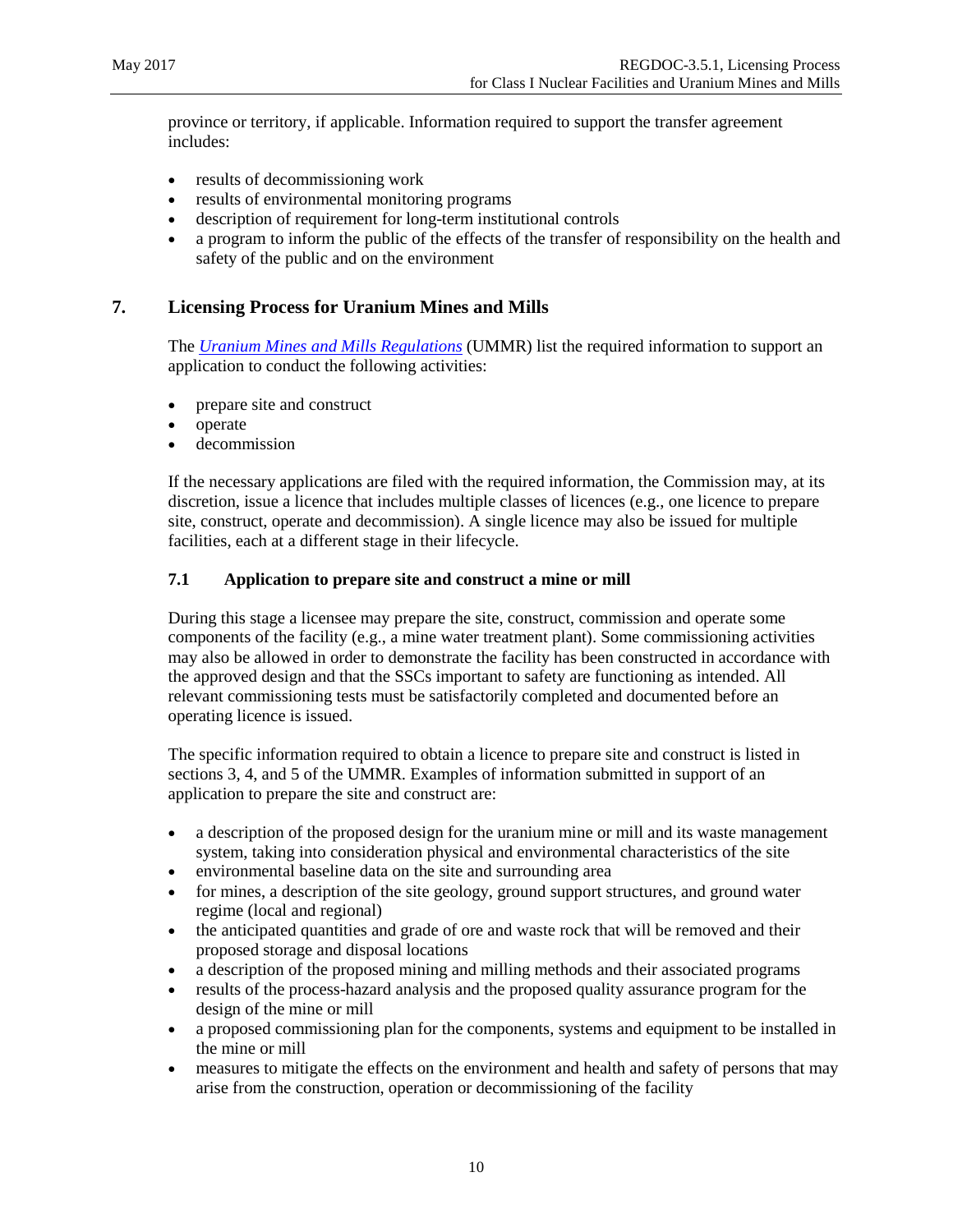- information on the potential releases of nuclear substances and hazardous materials and proposed measures to control them
- a program and schedule for recruiting and training operations and maintenance staff
- a public information and disclosure program to inform the public and target audiences of the anticipated effects of the site preparation and construction of the facility on their health and safety and on the environment
- preliminary decommissioning plan
- proposed financial guarantee for the activities to be licensed under a licence to prepare site and construct

#### <span id="page-15-0"></span>**7.2 Application to operate a mine or mill**

At this stage, the licensee completes final commissioning and is then able to fully operate the facility including mining or milling the ore. The final commissioning activities will demonstrate that the facility has been constructed in accordance with the approved design and that the SSCs important to safety are functioning reliably and in accordance with design expectations.

The specific information required to obtain a licence to operate is listed in sections 3, 4, and 6 of the UMMR. Examples of information submitted in support of an application to operate are:

- a description of the structures, systems and equipment at the uranium mine or mill, including the design and operating conditions
- the results of any commissioning work
- preliminary decommissioning plan
- proposed financial guarantee for the activities to be licensed under a licence to operate
- proposed measures, policies, methods and procedures for:
	- o commissioning systems and equipment
	- o operating and maintaining the nuclear facility
	- o handling nuclear substances and hazardous materials
	- o controlling releases of nuclear substances and hazardous materials into the environment
	- o waste management systems
	- o preventing and mitigating the effects on the environment and health and safety resulting from operation of the facility
	- o ground control measures for mines
	- o assisting offsite authorities in emergency preparedness activities, including assisting dealing with an accidental offsite release
	- o nuclear security
- a public information and disclosure program to inform the public and target audiences of the anticipated effects of the facility's operation on the health and safety of the public and on the environment

In addition to assessing the information included in the application, CNSC staff also verify that any outstanding issues from the site preparation and construction stage have been resolved.

#### <span id="page-15-1"></span>**7.3 Application to decommission a mine or mill**

The licence to decommission enables the licensee to decommission the mine or mill. The specific information required to obtain a licence to decommission is found in sections 3, 4, and 7 of the UMMR. Examples of information submitted in support of an application to decommission are:

• a proposed schedule for the decommissioning work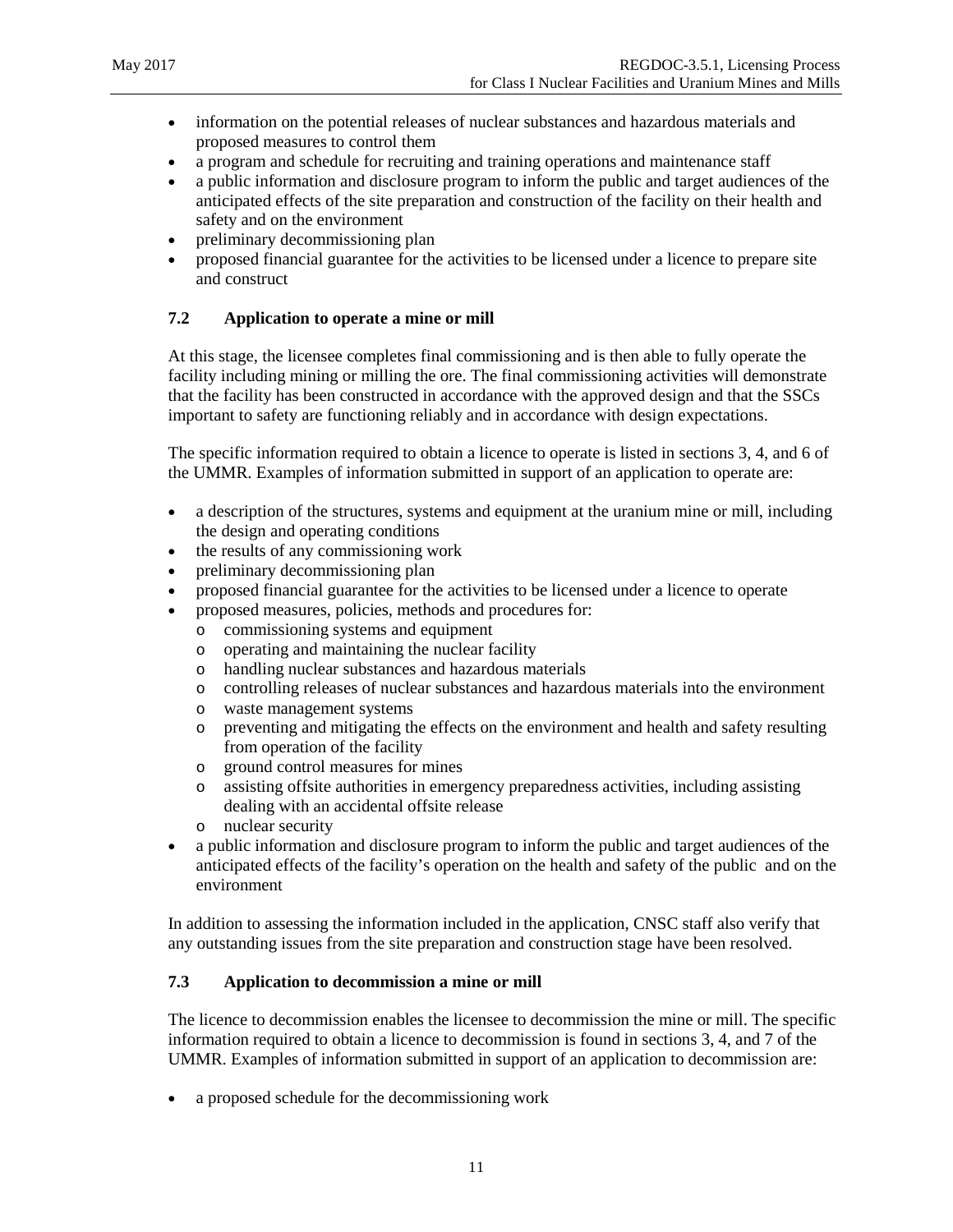- land, buildings, structures, components, systems, equipment, nuclear substances and hazardous substances that will be affected by decommissioning
- the quantities or volumes of all other wastes (radioactive and hazardous) expected during the decommissioning activities
- measures, methods and programs for carrying out decommissioning
- description of the planned state of the site upon completion of the decommissioning work
- long-term management of some of the nuclear materials onsite (e.g., uranium tailings, special waste rock, residues and sludge, contaminated equipment that cannot be released from the site)
- a public information and disclosure program to inform the public and target audiences of the anticipated effects of the decommissioning activities on their health and safety and on the environment

The licensee's responsibility can be terminated once long**-**term monitoring has confirmed the successful completion of decommissioning. The Commission may issue a licence to abandon or an exemption from licensing which will end the licensee's responsibility for the site and then transfer responsibility for regulatory oversight or institutional control from the CNSC to the province or territory, if applicable. Information required to support the transfer agreement includes:

- results of decommissioning work
- results of environmental monitoring programs
- description of requirement for long-term institutional controls
- a program to inform the public of the effects of the transfer of responsibility on the health and safety of the public and on the environment

#### <span id="page-16-0"></span>**8. Timelines for Regulatory Reviews of Licence Applications**

A regulatory review is initiated once the Commission has determined that the applicant has submitted sufficient information to begin the review. A notice that the regulatory review has begun is then provided to the applicant and posted on the CNSC's website. An initial application may not include all the required information and the balance may be submitted based on a schedule determined by the applicant.

#### <span id="page-16-1"></span>**8.1 Regulated timelines for initial regulatory approvals**

The CNSC has established 24-month timelines in regulations for new nuclear facilities that require its regulatory review and a Commission decision on:

- a licence to prepare a site for a Class I nuclear facility
- a licence to prepare site for and construct a uranium mine and mill

Timelines for regulatory reviews apply to CNSC activities only and include the time needed to:

- ensure the initial licence application has sufficient information, including a comprehensive set of documentation submitted in support of the application
- complete a technical assessment of the application
- conduct a public hearing for the licensing decision related to the application
- publish the Commission's decision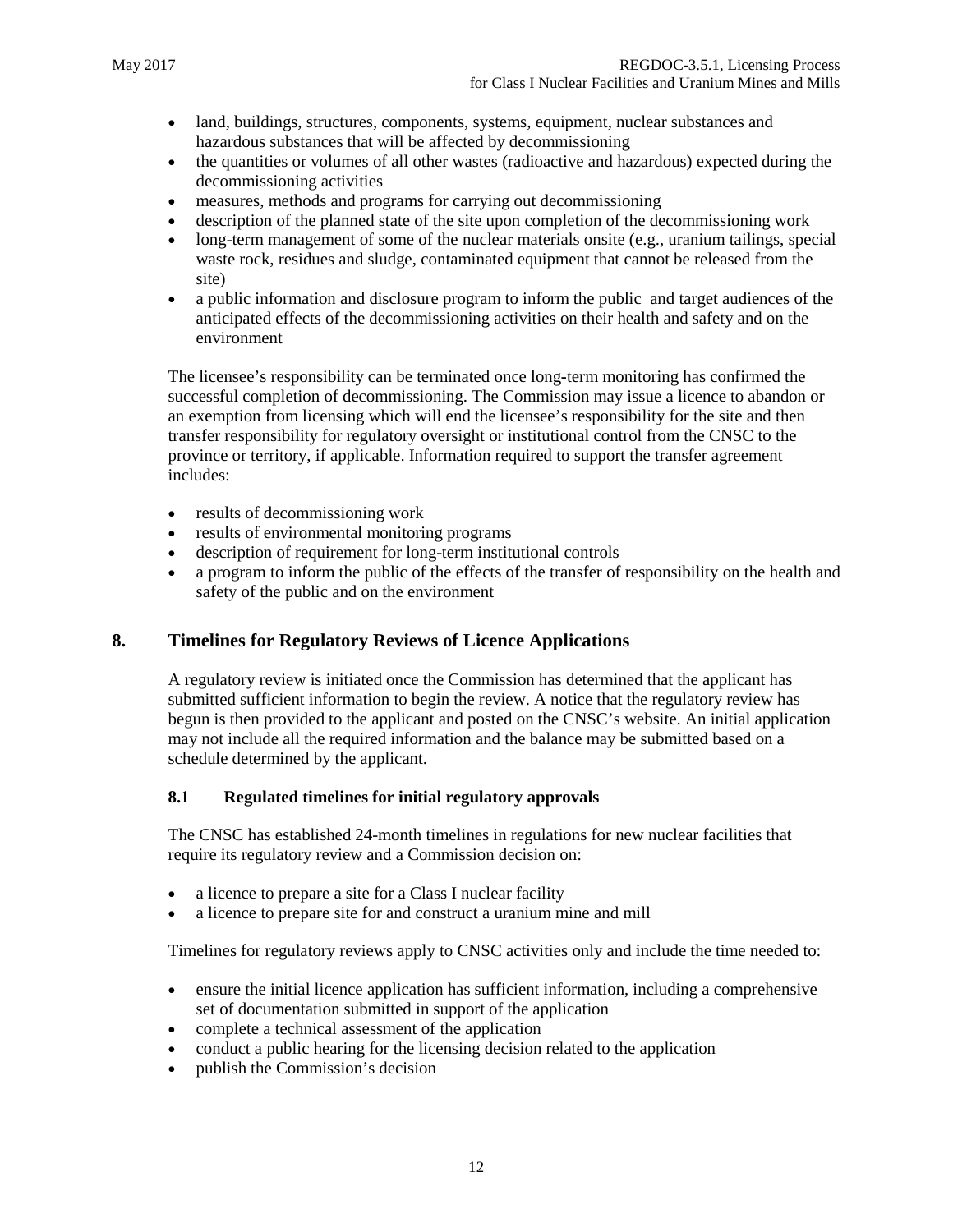Where the CNSC will need to carry out an environmental assessment in addition to its regulatory review, the timelines will accommodate the time needed to carry out the environmental assessment within the 24 month timeline.

The timelines do not include the time:

- that the CNSC waits for a response to a request for information that is required to complete the review
- to accommodate an applicant's request to extend the schedule for submitting required information
- to address matters outside the CNSC's control, such as the time for other jurisdictions to participate in and complete an environmental assessment

#### <span id="page-17-0"></span>**8.2 Expected regulatory review timelines for subsequent licensing stages**

Regulatory review timelines provide more predictable timing of regulatory reviews of applications for licences for, while continuing to protect health, safety, security and the environment. The regulatory review process includes measures to allow Aboriginal groups, the public and interested parties to participate fully in the regulatory review of a licence application.

Timelines for the assessment of an application for a first licence for subsequent licensing stages are provided for illustrative purposes in the following sections. These timelines:

- assume that the CNSC will receive complete and comprehensive applications
- include the time needed for resolution of CNSC's comments on submissions
- assume the CNSC is solely responsible for completing the EA
- include the time required for the two-part licence hearing process, which is approximately four months and the Commission decision-making process which is up to 90 days

#### <span id="page-17-1"></span>**8.2.1 Class I nuclear facilities: Timelines for regulatory reviews of applications**

Timelines for Class IA nuclear facilities:

| <b>Licensing stage</b>           | <b>Timeline</b> |
|----------------------------------|-----------------|
|                                  | (months)        |
| Licence to prepare site          | 24              |
| Licence to construct             | 32              |
| Licence to construct and operate |                 |
| Licence to operate               | 24              |
| Licence to decommission          |                 |

See Appendix B.1 for a chart depicting licensing timelines for Class IA nuclear facilities (i.e., nuclear power plants and research reactors), from the initial application to a licence to operate.

See Appendix C, Regulatory Process [for the Transition of a Reactor Facility from Operation to](#page-24-0)  [Decommissioning End State,](#page-24-0) for additional guidance on the regulatory lifecycle of a reactor facility.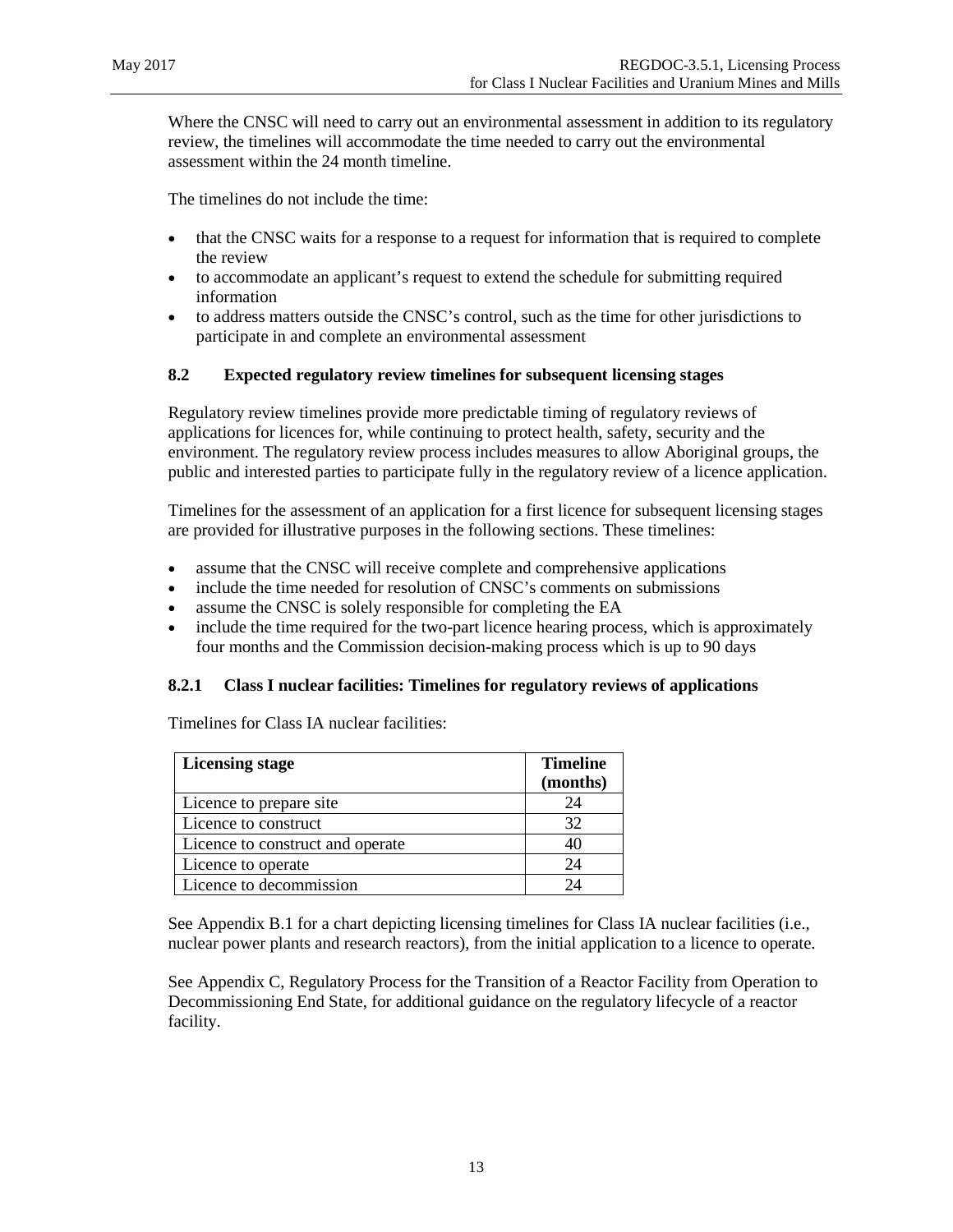Timelines for Class IB nuclear facilities:

| <b>Licensing stage</b>                | <b>Timeline</b> |
|---------------------------------------|-----------------|
|                                       | (months)        |
| Licence to prepare site               | 24              |
| Licence to construct                  | 24              |
| Licence to prepare site and construct | 24              |
| Licence to construct and operate      | 30              |
| Licence to operate                    | 20              |
| Licence to decommission               | 24              |

See Appendix B.2 for a chart depicting licensing timelines for Class IB nuclear facilities (i.e., facilities that handle, process, or store large quantities of nuclear substances).

For major Class I nuclear facilities it is unlikely that the licensing process will involve a combined licence to prepare site and construct. The timelines are the same for a licence to construct and for a licence to prepare site and construct because the site preparation, characterization and evaluation are done in parallel with the review of the construction information.

#### <span id="page-18-0"></span>**8.2.2 Uranium mines and mills: Timelines for regulatory reviews of applications**

Timelines for uranium mines and mills:

| Licensing stage                       | <b>Timeline</b><br>(months) |
|---------------------------------------|-----------------------------|
| Licence to prepare site and construct |                             |
| Licence to operate                    |                             |
| Licence to decommission               |                             |

See Appendix B.3 for licensing timelines for uranium mines and mills, from initial application to a licence to operate.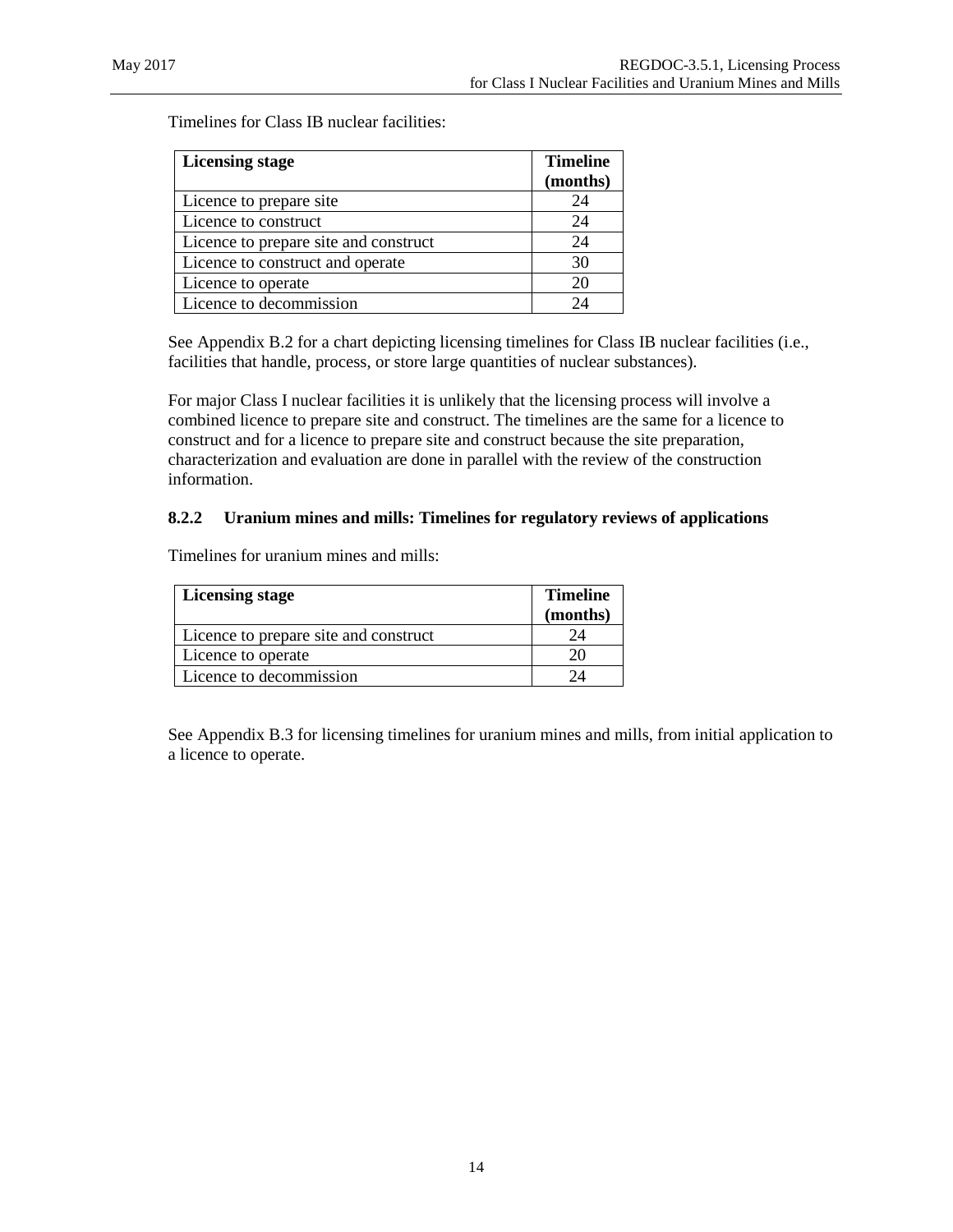# <span id="page-19-0"></span>**Appendix A: Process for Obtaining a Licence for Class I Nuclear Facilities and Uranium Mines and Mills**

Upon receipt of an application, the CNSC has the authority under section 24(2) of the *Nuclear Safety and Control Act* to decide whether to issue a licence.

Licensing hearings usually take place through a one- or two-part process. Public hearings give the applicant, CNSC staff, the public and Aboriginal groups an opportunity to be heard before the Commission. Most decisions involving major nuclear facilities are made through the two-part public hearing process, during which two hearings typically take place 60 days apart.

Figure 1 depicts the process for obtaining a licence for Class I nuclear facilities and uranium mines and mills.





#### **Notes:**

Public and Aboriginal involvement and environmental monitoring are ongoing throughout the licensing process.

(A) The scope of the licence application determines the complexity of the review by CNSC staff and the Commission (see section 8 of this document for more information). If the environmental assessment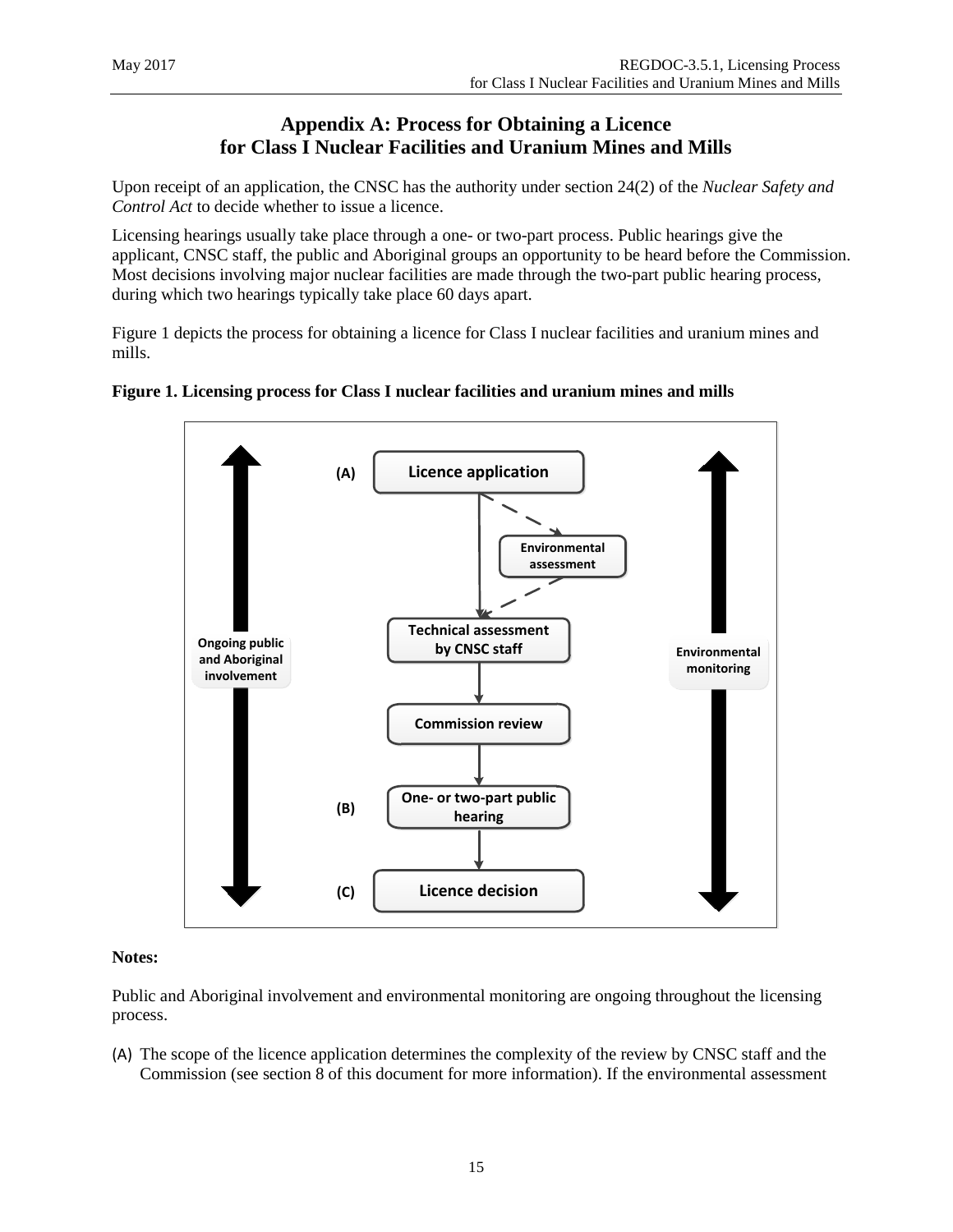takes place at the same time as the regulatory review of the application, it will be presented to the Commission for decision at Part 1 of the hearing.

(B) The applicant and CNSC staff present their submissions to the Commission at the public hearing, which is open to the public and broadcast on the CNSC's website. The public and Aboriginal groups are also encouraged to present their views on the application to the Commission.

Submissions that are filed with the CNSC for public hearings are called Commission Member Documents. For more details, see CNSC regulatory document G-379, *Guide for Applicants and Intervenors: Writing CNSC Commission Member Documents* [3].

(C) Following the hearing, the Commission deliberates and renders a decision. The CNSC issues the Commission's decision on the granting of the licence. The Commission's decision and its reasons for decision are usually published within six weeks of the conclusion of the hearing.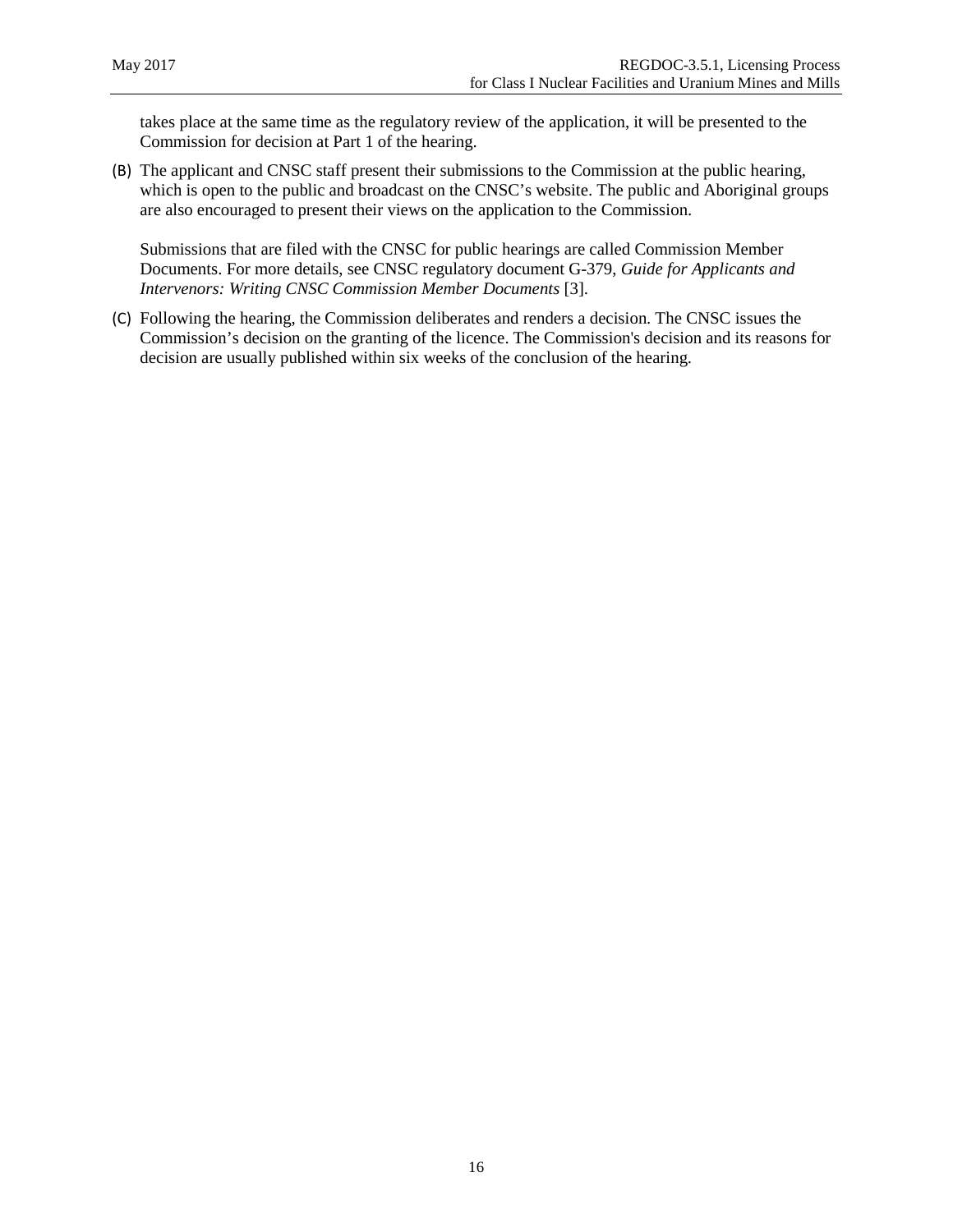# <span id="page-21-0"></span>**Appendix B: Licensing timelines for Class I Nuclear Facilities and Uranium Mines and Mills**

#### <span id="page-21-1"></span>**B.1 Class IA nuclear facilities (reactor facilities)**

Figure 2 depicts the licensing timeline from the initial application to a licence to operate for Class IA nuclear facilities.

#### **Figure 2. Licensing timeline for Class IA nuclear facilities**

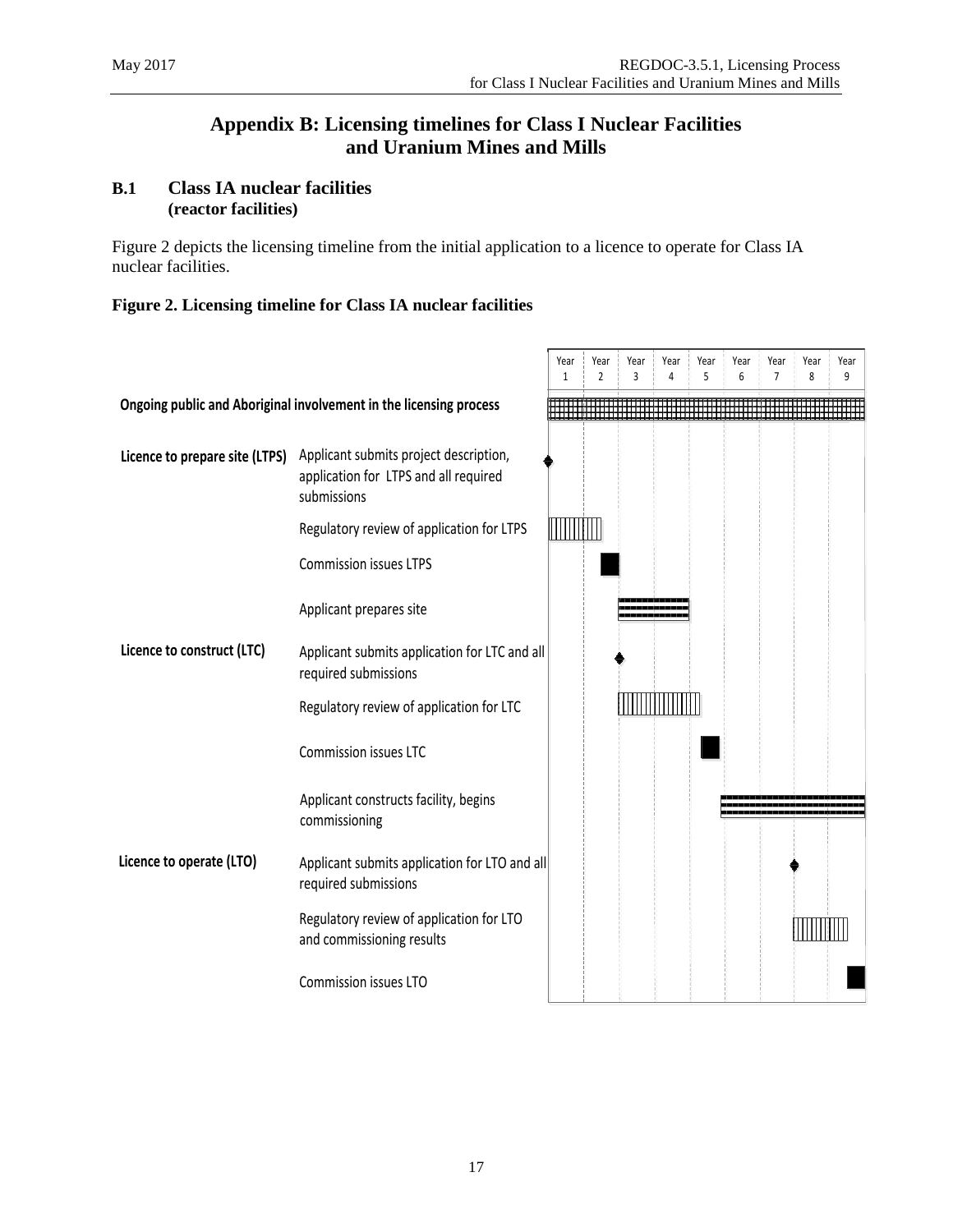#### <span id="page-22-0"></span>**B.2 Class IB nuclear facilities**

#### **(high-power accelerators and facilities that handle, process or store large quantities of nuclear substances)**

Figure 3 depicts the timeline for licensing, from the initial application to a licence to operate for Class IB nuclear facilities.

#### **Figure 3. Licensing timeline for Class IB nuclear facilities**

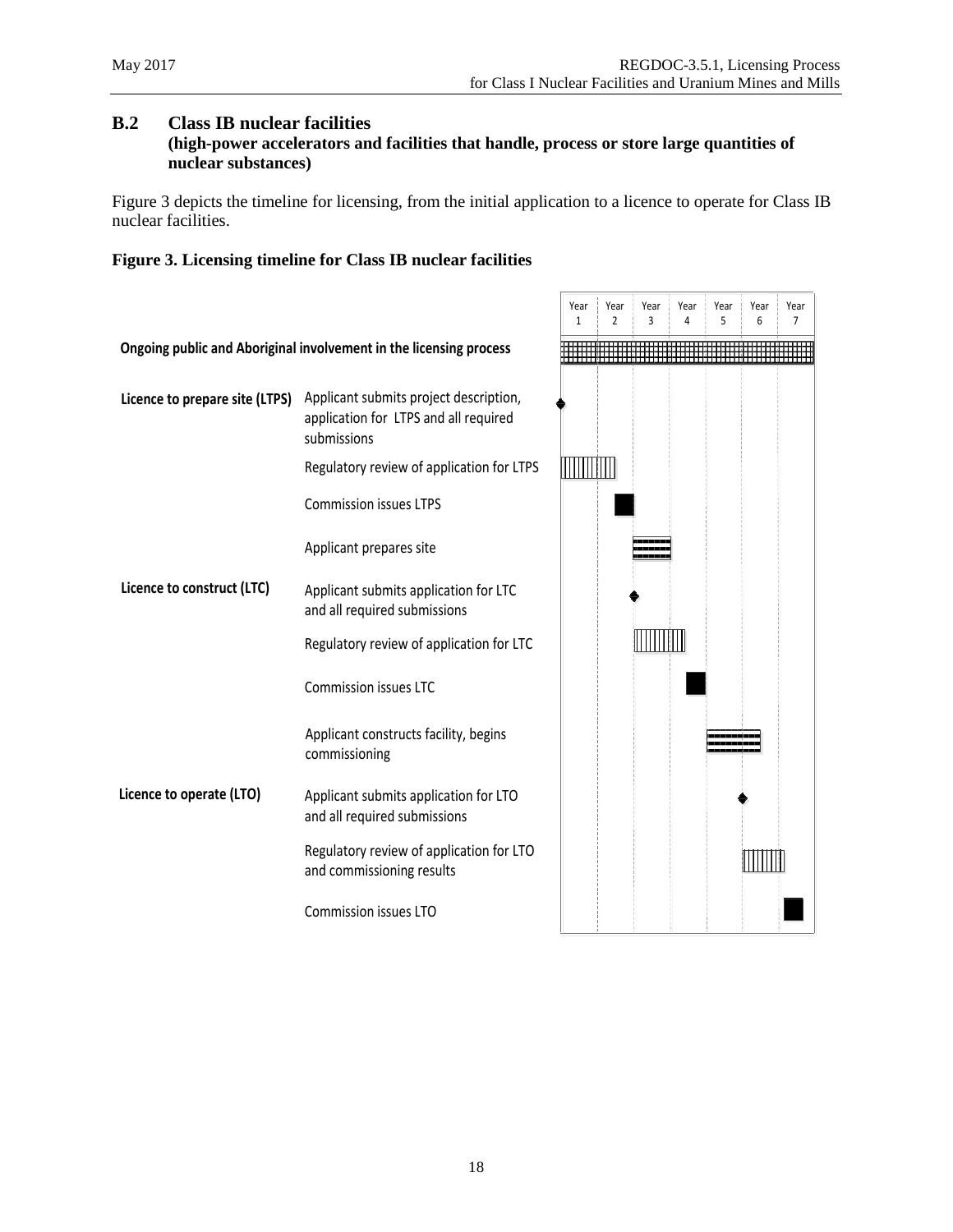#### <span id="page-23-0"></span>**B.3 Uranium mines and mills**

Figure 4 depicts the timeline for licensing, from the initial application to a licence to operate for uranium mines and mills.

#### **Figure 4. Licensing timeline for uranium mines and mills**

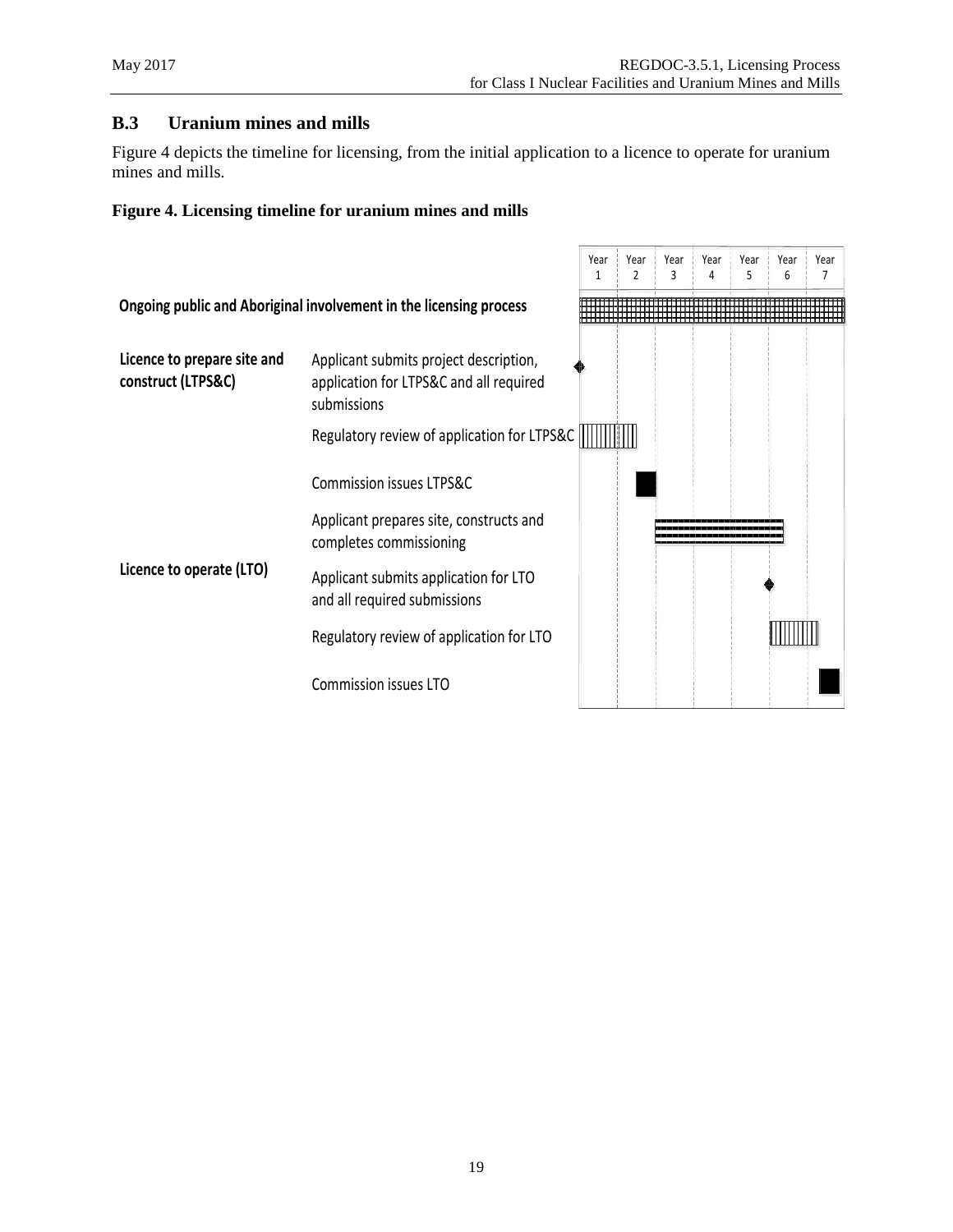# <span id="page-24-0"></span>**Appendix C: Regulatory Process for the Transition of a Reactor Facility from Operation to Decommissioning End State**

This appendix outlines the regulatory process that is followed when a reactor facility (reactor) transitions from an operational state to a decommissioned state and is ready to be released from CNSC regulatory control.

# <span id="page-24-1"></span>**C.1 Lifecycle of a Reactor**

There are five phases in a reactor's lifecycle:

- 1. siting
- 2. construction
- 3. operation
- 4. decommissioning
- 5. release from CNSC regulatory control

Following decommissioning, and with the assumption that disposal repositories are in place to accept low- and medium-level wastes as well as spent fuel, the site is released from CNSC regulatory control. Without disposal repositories in place, a portion of the site would be maintained as a nuclear waste management facility until final and offsite long-term management or permanent disposal solutions become available.

#### <span id="page-24-2"></span>**C.2 Regulatory Requirements**

At all phases except for the release from CNSC regulatory control, a decommissioning plan is required. The decommissioning plan is developed and updated progressively (typically every five years at a minimum) over the facility's lifecycle to reflect the appropriate level of detail required for the respective licensed activities.

For siting, construction and operation phases, the decommissioning plan (normally called a preliminary decommissioning plan or PDP) is required to outline the decommissioning strategy in sufficient detail to provide the basis for an estimation of the cost of decommissioning and hence the establishment of a financial guarantee.

Additionally, during the operation phase and at the time the licensee makes a decision to cease commercial operation, the CNSC requests an end-of-commercial operation (ECO) plan to outline the steps for continued safe operation, shutdown and stabilization of the facility.

For the decommissioning phase, typically one of two strategies may be followed:

- 1. **immediate decommissioning:** comprises immediate dismantling of the facility
- 2. **deferred decommissioning:** comprises a period of storage with surveillance followed by dismantling

For either strategy, the decommissioning plan (normally called a detailed decommissioning plan or DDP) provides more detail on the decommissioning strategy and the actual licensed activities that will be undertaken. It is also used to verify the estimation of the cost of decommissioning and hence the maintenance of the financial guarantee.

For immediate decommissioning, the decommissioning plan articulates the details of the execution of the decommissioning strategy and the detailed work packages that will be used to guide the dismantling work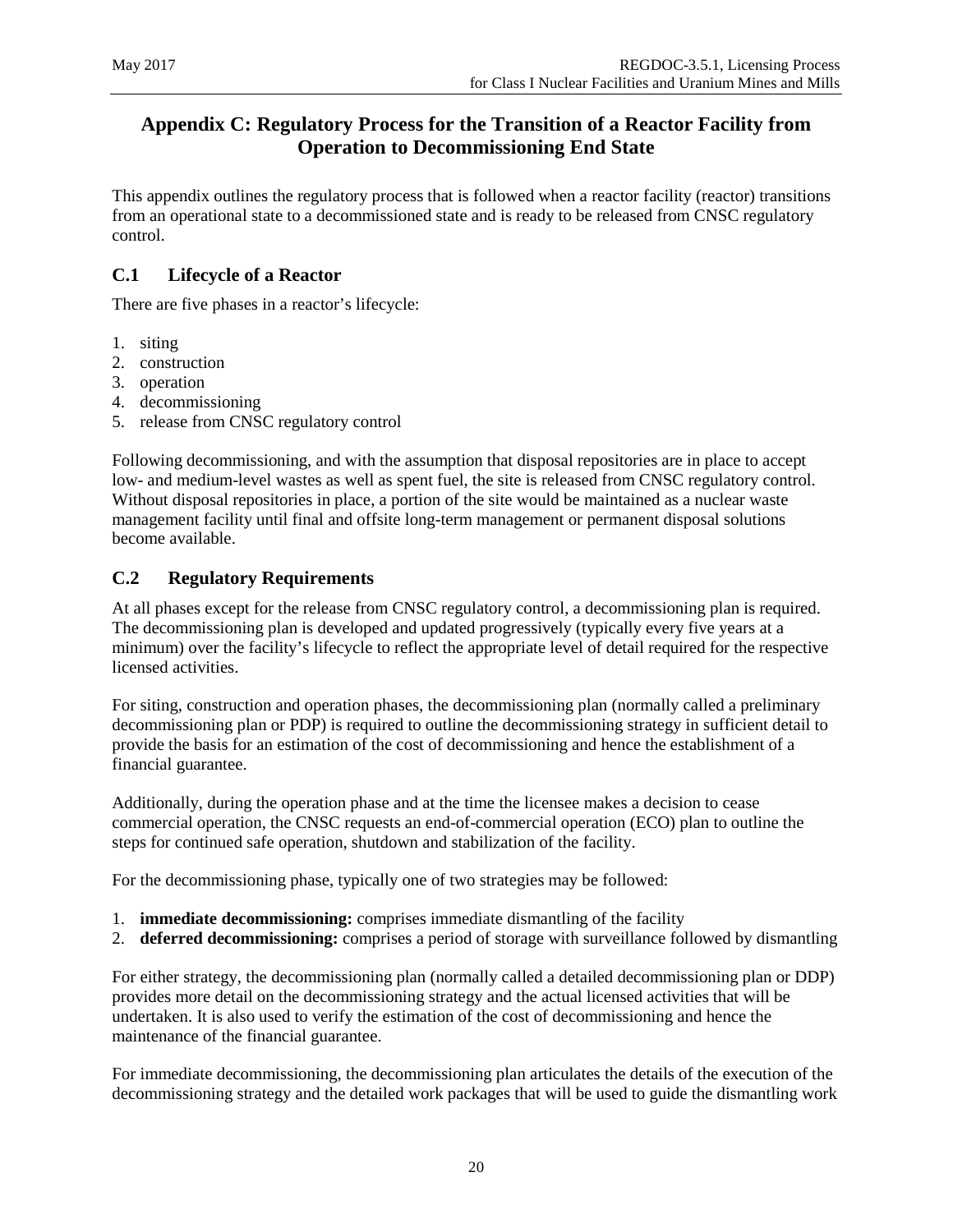typically covering a 2- to 10-year period. For deferred decommissioning, the decommissioning plan is initially focused on the storage with surveillance period, which typically covers 25 to 40 years. Then, towards the end of storage with surveillance, it is revised to detail the work to be completed during the dismantling of the installation. In both cases, there will be a typical period of 7 to 10 years where the spent fuel will be stored in the irradiated fuel bays for cooling. After this initial cooling period, the spent fuel is transferred to dry storage.

# <span id="page-25-0"></span>**C.3 Regulatory Process and Timeframe**

Figures 1 and 2 depict the respective regulatory steps for immediate and deferred decommissioning, starting at the operation phase of the facility.



#### Figure 1. Immediate Decommissioning





### <span id="page-25-1"></span>**C.3.1 End of commercial operation**

During operation, a licensee will identify a target date for end-of-commercial operation (ECO) of the facility. Normally, this would occur several years in advance which allows plans to be developed and implemented to assure continued safe operations over the final years and a smooth transition of the facility into safe shutdown and eventual implementation of the planned decommissioning strategy.

At this point, the CNSC requires the licensee to develop a plan for the facility's ECO. This is a broad plan that comprises steps for approaching shutdown and the facility's transition from shutdown to a stable state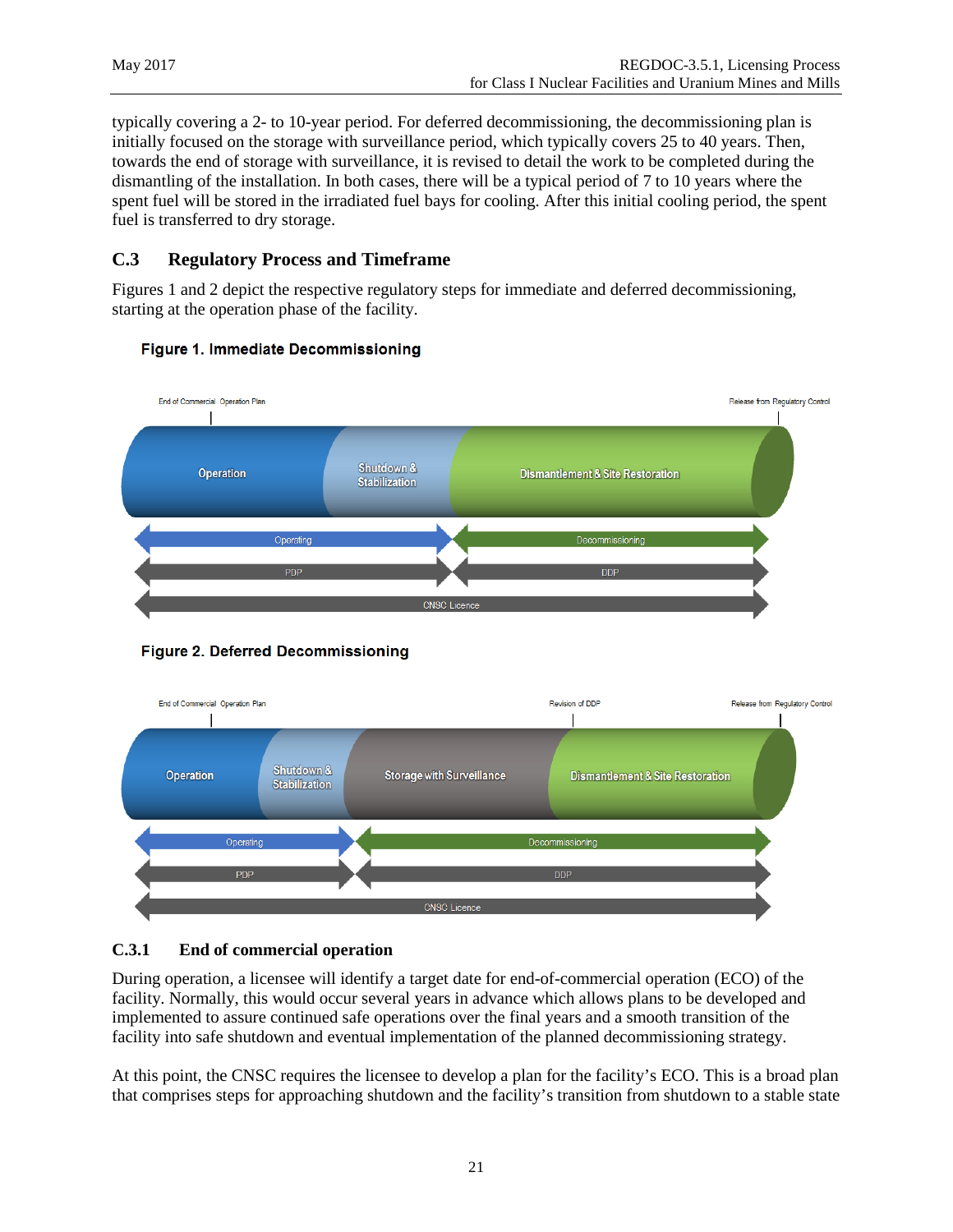(i.e. stabilization activities). For stabilization of the facility, key activities are: defueling the reactor, draining and storing of the cooling water from the reactor main systems, draining water from secondary and auxiliary cooling systems, cleaning and decontaminating, maintaining cooling for the irradiated fuel bays (IFBs), transferring the spent fuel to dry storage, modifying the operating conditions /programs to align with the state of the facility, performing extensive radiological surveys and maintaining routine surveillance of the facility.

Stabilization activities can be performed under a CNSC licence for operation or for decommissioning depending on how the licensee transitions the facility to storage with surveillance or dismantlement. For example, the transfer of spent fuel from the IFB to dry storage could be started under operation but completed under decommissioning.

#### <span id="page-26-0"></span>**C.3.2 Storage with surveillance**

If deferred decommissioning is chosen, the facility is placed into a period of storage with surveillance (nominally 25 to 40 years) prior to the dismantlement phase (note that if immediate decommissioning is implemented, there will be no storage with surveillance period). During this period, the activities are much reduced and focused on surveillance, inspection, servicing and maintenance to confirm that the structures, systems and components needed to maintain safe storage are functioning as required. Examples of physical systems needed for storage with surveillance include:

- electrical power
- emergency lighting
- drainage, heating and ventilation
- security monitoring
- fire detection
- safeguards
- remote monitoring systems.

Examples of programs needed include:

- radiation protection
- environmental protection
- occupational health and safety
- training
- aging management

During storage with surveillance, there will be opportunities for activities to reduce risks at the facility. These include:

- reduction or removal of combustibles
- removal and recycling of non-contaminated or slightly-contaminated equipment (e.g., turbines, pumps, heat exchangers)
- reduction or isolation of asbestos
- demolition of non-nuclear facilities
- removal of radioactive waste to an off-site licensed storage facility
- reduction or removal of hazardous wastes

The CNSC requires, at this point, a decommissioning plan that details the programs and activities that will be maintained during storage with surveillance. This decommissioning plan would be later revised to detail the dismantling work to be completed. The financial guarantee, covering the period of storage with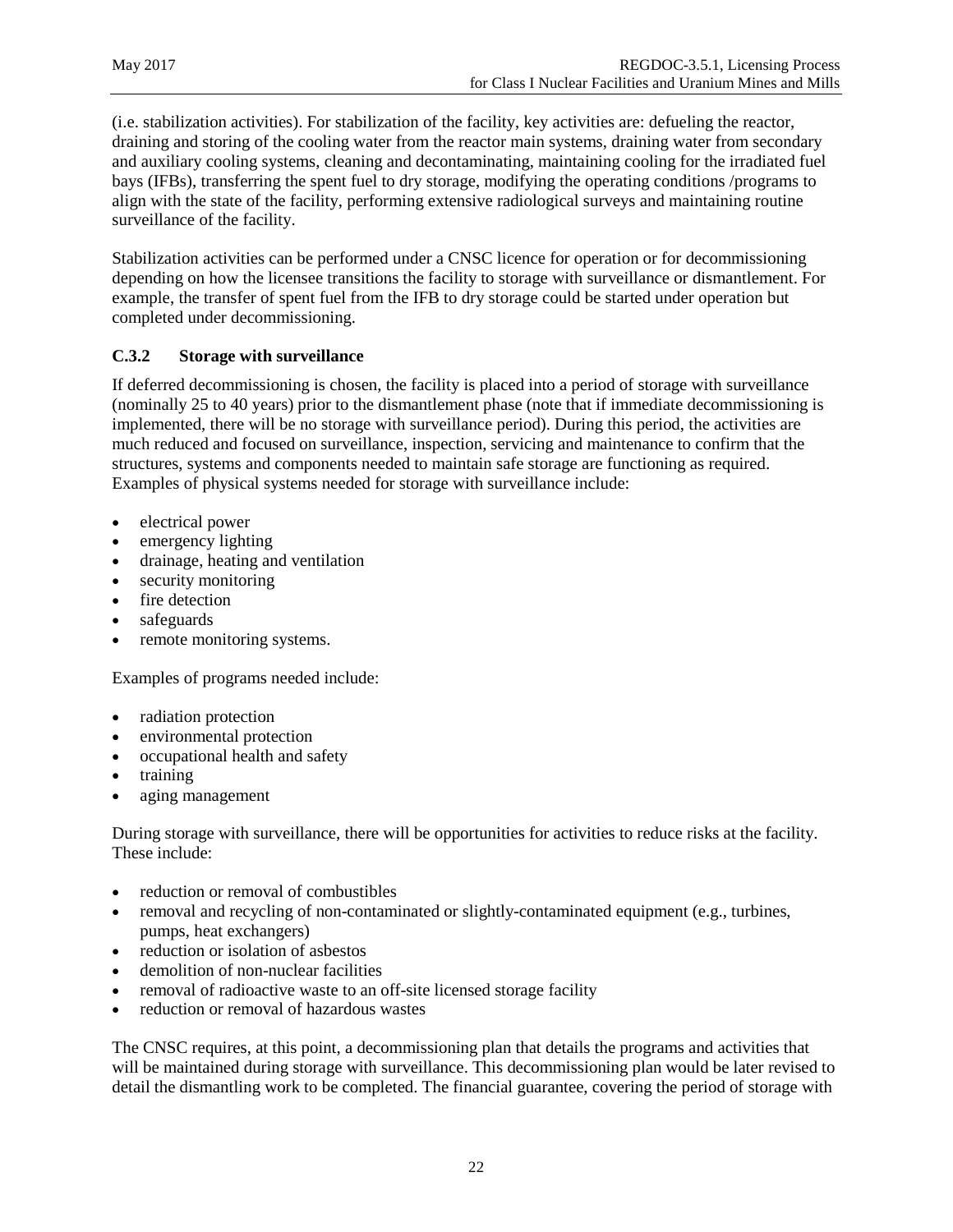surveillance, eventual dismantlement of the facility, and any long-term monitoring, would be reviewed and updated periodically (typically around five years) as per licence requirements.

#### <span id="page-27-0"></span>**C.3.3 Dismantling**

Dismantling is one of the last steps in the decommissioning process (nominally 2 to 10 years to dismantle). The facility is carefully dismantled, all resulting waste is disposed of appropriately and site restoration activities are performed to achieve the end state objectives for the installation.

The CNSC requires, at this point, details of the strategy and schedule of the execution of the physical work. In broad terms, this is called a detailed work breakdown structure (WBS). The following are examples of what should be included in the WBS:

- how the dismantled structures and components will be segregated and disposed of (e.g., clean vs contaminated)
- the measures to be taken to protect workers from conventional and radiological hazards
- the post-dismantlement monitoring activities (e.g., radiation protection and environmental) to demonstrate that the decommissioning objectives have been met

#### <span id="page-27-1"></span>**C.3.4 Release from CNSC regulatory control**

Release from CNSC regulatory control occurs when the licensee has successfully decommissioned the facility and restored the site to a state in which it can be released for future use (e.g., green field or brown field [industrial]). If unrestricted release cannot yet be achieved (i.e., due to long-term presence of contaminated systems, components or structures), a release under institutional controls (IC) could be done if the host province has an appropriate IC regime in place.

The CNSC requires, at this point, a submission for a licence to abandon or exemption from licensing. The submission needs to be supported by reports on the results of the decommissioning and site-restoration activities as well as the results of the radiological and environmental monitoring to demonstrate that the site no longer needs to be licensed under the *Nuclear Safety and Control Act* (NSCA).

#### <span id="page-27-2"></span>**C.4 Environmental Assessment and Licensing**

For a proposed new reactor facility, an environmental assessment (EA) under the *Canadian Environmental Assessment Act, 2012* (CEAA 2012), would be conducted that covers the entire reactor lifecycle.

For an existing reactor transitioning from an operational state to a decommissioned state, an EA under the NSCA would be conducted. The EA under the NSCA would assess the impacts of all the planned licensed activities and would be commensurate with the potential risks of those activities. An EA under the NSCA is carried out at every phase throughout the lifecycle of a facility. At each phase (i.e., for each licence application), CNSC staff consider all future phases of the lifecycle, taking into consideration available information.

The EA under the NSCA informs the licensing decision on whether the applicant or licensee will, in carrying on a licensed activity, make adequate provision for the protection of the environment and the health of persons. An EA report for an EA under the NSCA is prepared by CNSC staff for each subsequent licence application for an existing licensed facility or activity.

For licensing, the Commission would consider the qualifications of the applicant / licensee and the effectiveness of measures being proposed against the requirements of the NSCA prior to rendering a regulatory decision to allow the requested activities. Note that there is flexibility in the licensing approach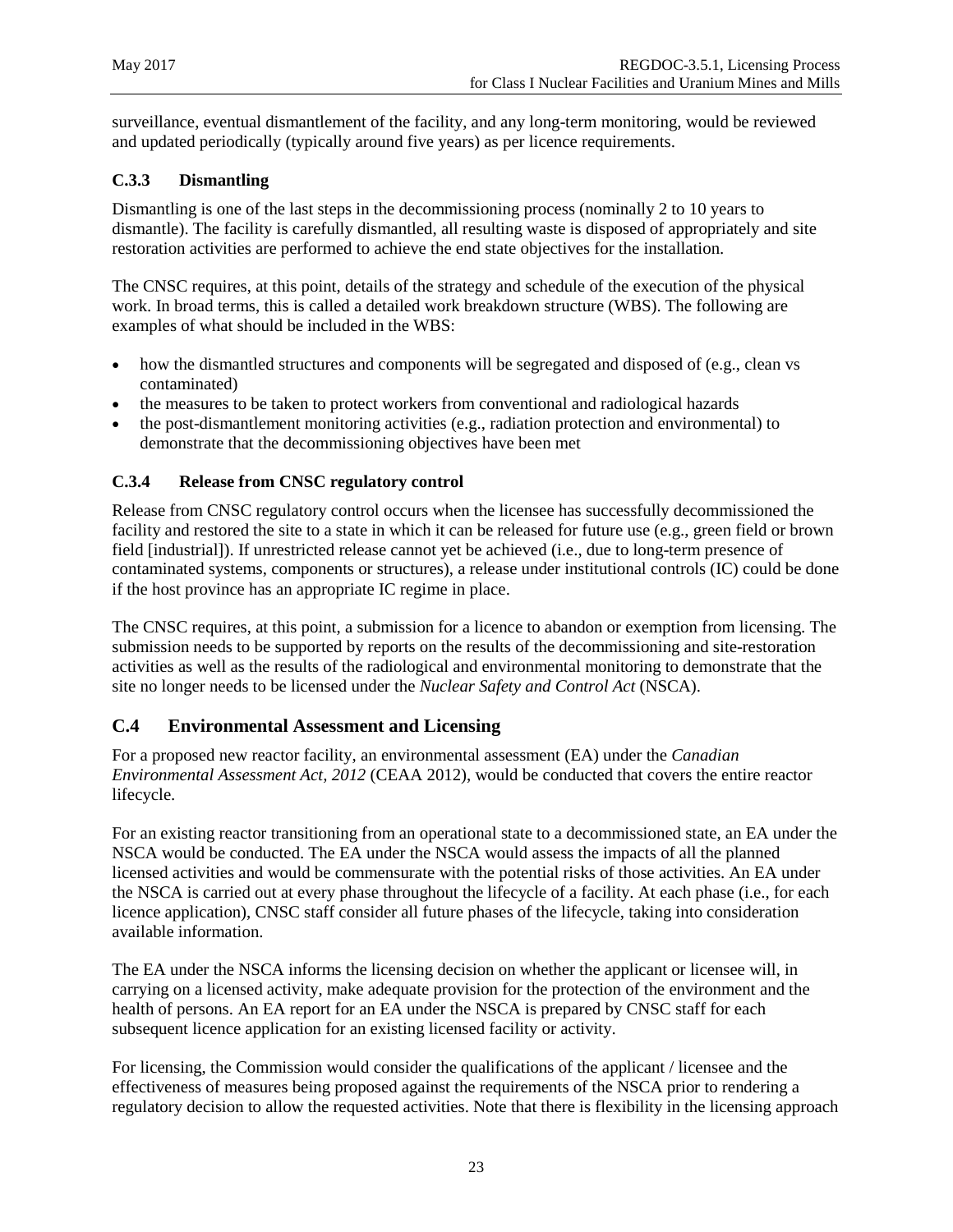in that an applicant / licensee may choose to combine some or all of the lifecycle phases into a single licence application rather than treating each separately.

Over the lifecycle of the facility, the licensing basis (i.e., licensed activities conducted under the licensee's programs which meet the relevant regulatory requirements) will be adjusted accordingly to reflect the appropriate phase in the lifecycle.

#### <span id="page-28-0"></span>**C.5 Examples of Implementation of the Regulatory Process**

#### <span id="page-28-1"></span>**C.5.1 Pickering**

The CNSC is applying this approach to the Pickering Nuclear Generating Station (Pickering) where the end of commercial operation (ECO) is currently targeted for the period between 2020 and 2024. As of 2016, Units 2 and 3 were in safe storage while units 1, 4, and 5 to 8 were continuing to operate safely. OPG established an ECO strategy, which included a sustainable operations plan (SOP) for the approach to shutdown of the remaining operating units, a stabilization activity plan (SAP) for transitioning to a stable state, a decommissioning plan, and the associated financial guarantee under its operating licence. When shutdown approaches, OPG will update its decommissioning plan to reflect the activities it plans to carry out.

#### <span id="page-28-2"></span>**C.5.2 Gentilly-2**

The provincial decision to shut down Gentilly-2 NPP was made just a few months before the actual shutdown, so there was little opportunity for Hydro-Québec to develop an ECO strategy. Nonetheless, the CNSC required Hydro-Québec to develop a plan to guide the safe shutdown and stabilization of the facility. As of 2016, Hydro-Québec was granted a decommissioning licence for the facility under which there was an updated decommissioning plan and associated financial guarantee. Under this licence, Hydro-Québec continued to transfer spent fuel from the IFB to dry storage. Hydro-Québec chose a deferred decommissioning strategy and therefore was required to update its detailed decommissioning plan by 2019. It is anticipated that the plan will cover a 40-year storage-with-surveillance period, after which it is expected to be updated to cover the planned five-year dismantlement period of the facility.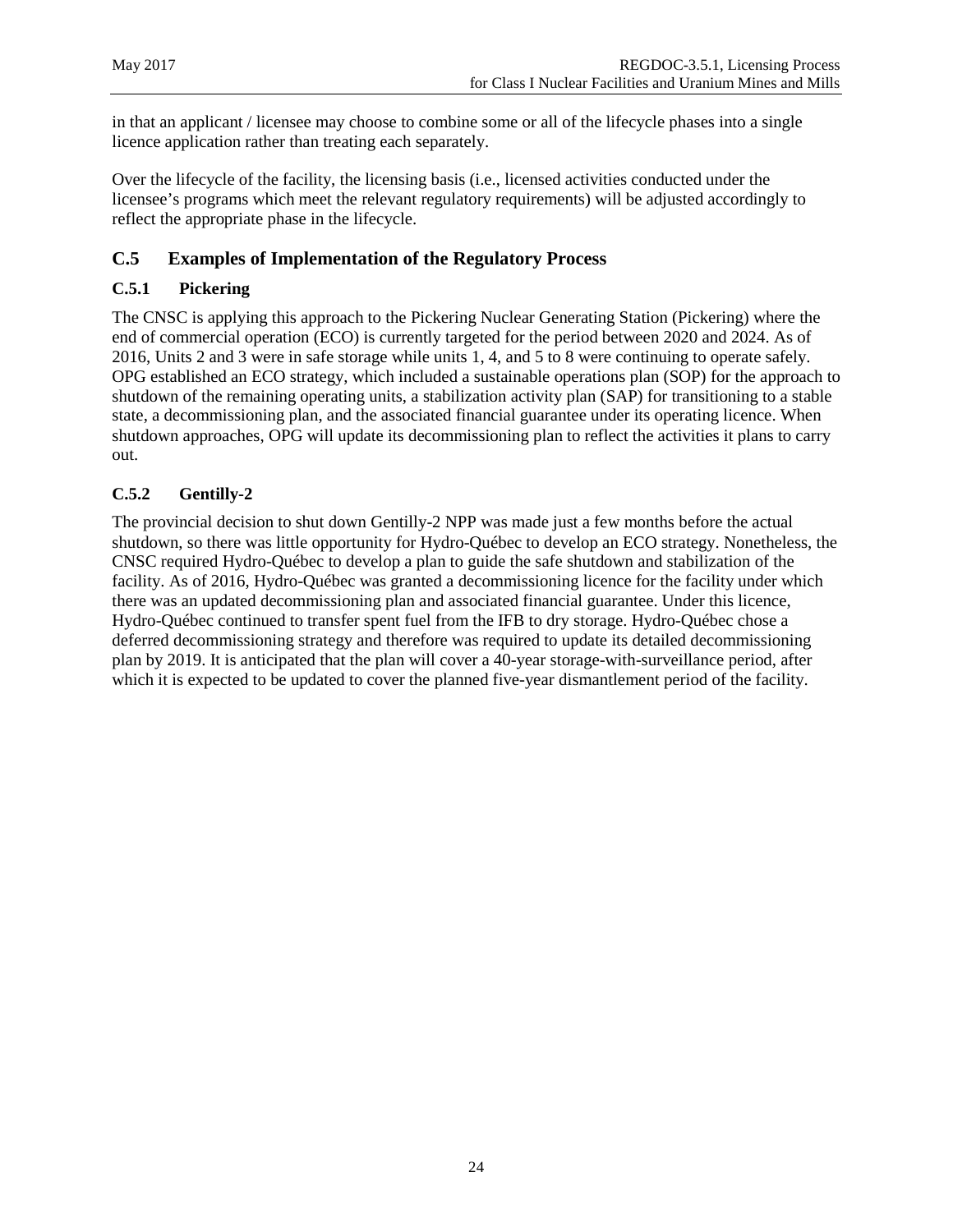# **Glossary**

#### <span id="page-29-0"></span>**applicant**

An organization or person that has applied to the CNSC for a licence or for certification. For example, an applicant that applies for a licence to construct a nuclear facility has the overall responsibility, and controlling and coordinating authority, for overseeing the safe and satisfactory completion of all design, procurement, manufacturing, construction and commissioning work.

#### **Class I nuclear facility**

A Class IA facility or a Class IB facility. (Source: *Class I Nuclear Facilities Regulations*)

#### **Class IA facility**

A Class IA facility is a nuclear fission or fusion reactor or subcritical nuclear assembly; and a vehicle that is equipped with a nuclear reactor. (Source: *Class I Nuclear Facilities Regulations*)

#### **Class IB facility**

A Class IB facility means any of the following facilities:

(*a*) a facility that includes a particle accelerator, other than a particle accelerator described in paragraphs (*d*) and (*e*) of the definition "Class II prescribed equipment" in section 1 of the *Class II Nuclear Facilities and Prescribed Equipment Regulations*

(*b*) a plant for the processing, reprocessing or separation of an isotope of uranium, thorium or plutonium (*c*) a plant for the manufacture of a product from uranium, thorium or plutonium

(*d*) a plant, other than a Class II nuclear facility as defined in section 1 of the *Class II Nuclear Facilities and Prescribed Equipment Regulations*, for the processing or use, in a quantity greater than 10<sup>15</sup> Bq per calendar year, of nuclear substances other than uranium, thorium or plutonium

(*e*) a facility for the disposal of a nuclear substance generated at another nuclear facility

(*f*) a facility prescribed by paragraph 19(*a*) or (*b*) of the *General Nuclear Safety and Control Regulations*. (Source: *Class I Nuclear Facilities Regulations*)

#### **environmental assessment (EA)**

An evaluation of the potential significant short-term and long-term adverse environmental effects of a project on the surrounding environment.

#### **intervenor**

A person who is permitted to intervene at a public hearing under rule 19 of the *Canadian Nuclear Safety Commission rules of Procedure*. **Note:** The intervenor is a person who has an interest, expertise or information useful to the Commission in coming to a decision.

#### **licensed activity**

An activity described in paragraph 26(*e*) of the Act that a licence authorizes the licensee to carry on in relation to a Class I nuclear facility. (Source: *Class I Nuclear Facilities Regulations*)

#### OR

An activity described in paragraph 26(*e*) of the Act that a licence authorizes the licensee to carry on in relation to a uranium mine or mill. (Source: *Uranium Mines and Mills Regulations*)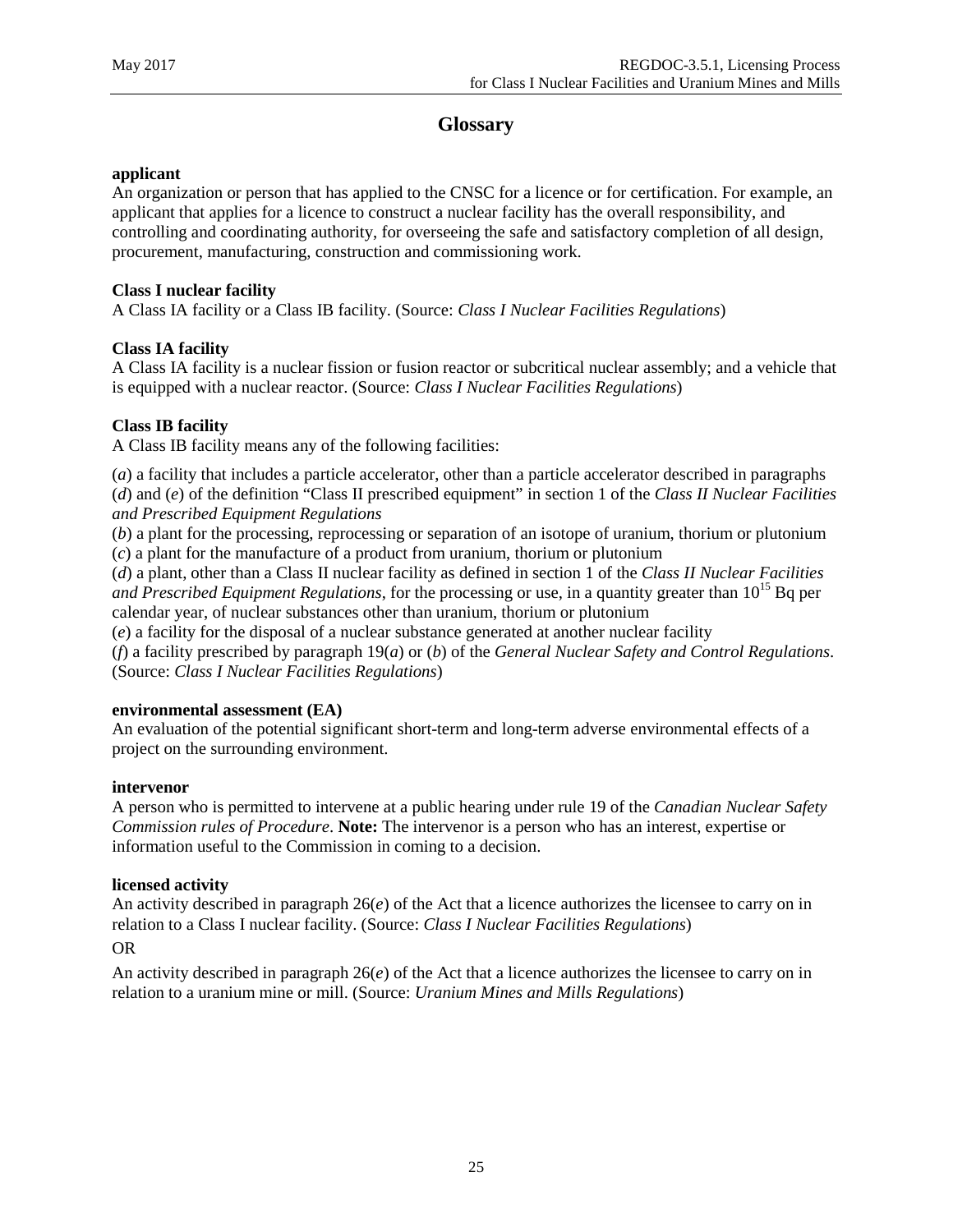#### **licensee**

**Note:** In the regulations below, a person may be an individual or organization.

A person who is licensed to carry on an activity described in paragraph 26(*e*) of the *Nuclear Safety and Control Act* in relation to a Class I nuclear facility (Source: *Class I Nuclear Facilities Regulations*)

OR

A person who is licensed to carry on an activity described in paragraph 26(*e*) of the *Nuclear Safety and Control Act* in relation to a uranium mine or mill. (Source: *Uranium Mines and Mills Regulations*).

#### **licensing basis**

A set of requirements and documents for a regulated facility or activity comprising:

- the regulatory requirements set out in the applicable laws and regulations
- the conditions and safety and control measures described in the facility's or activity's licence and the documents directly referenced in that licence
- the safety and control measures described in the licence application and the documents needed to support that licence application

#### **mill**

A facility at which ore is processed and treated for the recovery of uranium concentrate, including any tailings-handling and water treatment system associated with the facility (Source: *Uranium Mines and Mills Regulations*).

#### **mine**

An excavation site and a removal site (Source: *Uranium Mines and Mills Regulations*). **Note:** A mine includes both these sites.

#### **structures, systems and components (SSCs)**

A general term encompassing all of the elements of a facility or activity that contribute to protection and safety. Structures are the passive elements: buildings, vessels, shielding, etc. A system comprises several components, assembled in such a way as to perform a specific (active) function. A component is a discrete element of a system. Some examples are wires, transistors, integrated circuits, motors, relays, solenoids, pipes, fittings, pumps, tanks and valves.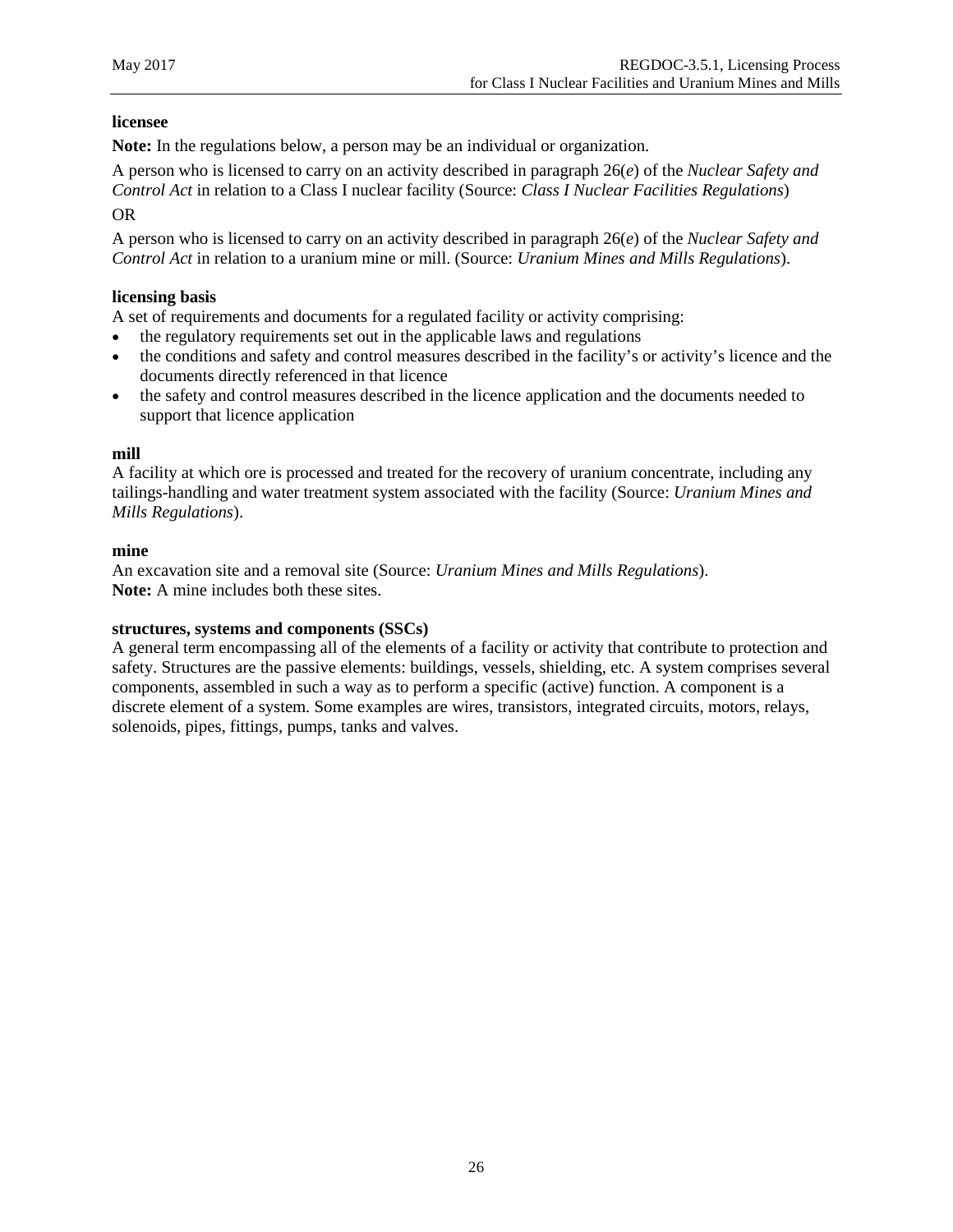# **References**

- <span id="page-31-0"></span>1. Canadian Nuclear Safety Commission (CNSC), RD-99.3, *[Public Information and Disclosure](http://www.nuclearsafety.gc.ca/eng/lawsregs/regulatorydocuments/history/rd_99-3.cfm)*, Ottawa, 2012.
- 2. CNSC, RD/GD-369, *Licence Application Guide: Licence to Construct a Nuclear Power Plant*, 2011
- 3. CNSC, G-379, *Guide for Applicants and Intervenors: Writing CNSC Commission Member Documents*, 2012.